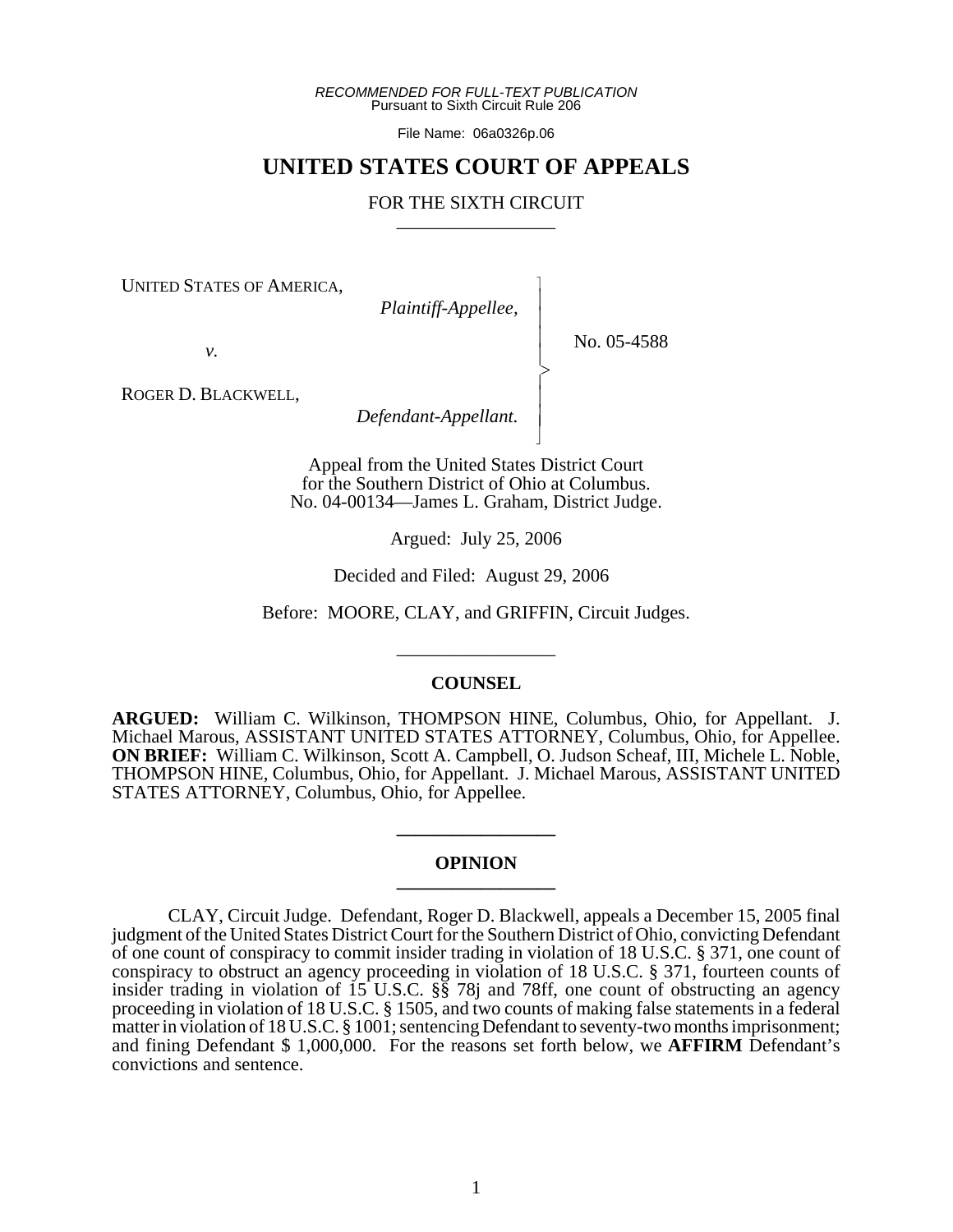# **I.**

### **BACKGROUND**

Defendant is a former professor at Ohio State University's School of Business, as well as the president of Roger Blackwell and Associates ("RBA") and an investor in Black Jack Enterprises. Between 1991 and 2004 he was married to Kristina Stephan-Blackwell ("Stephan-Blackwell"). The events in this case arise out of the conduct of Defendant and Stephan-Blackwell in 1999, while Defendant was a member of the board of directors of a small natural foods company, Worthington Foods ("WF"). In July 1999, Kellogg Company ("Kellogg") initiated negotiations for a buyout of WF. The buyout occurred in October 1999. Between July and October 1999, however, several of Defendant's friends and family members invested in WF stock. The following is a list of persons linked to the Blackwells, who bought stock between July and October 1999:

- Gertrude and Alfred Stephan ("the Stephans"), the parents of Stephan-Blackwell;
- Dale and Christian Blackwell, the father and son of Defendant, respectively;
- Kelley L. Hughes ("Hughes"), RBA's director of marketing;
- Kevin L. Stacey ("Stacey"), the husband of Hughes;
- Arnold L. Jack ("Jack"), a long-time friend of Defendant and co-owner of Black Jack Enterprises;
- Justin Voss ("Voss"), a long-time friend and business associate of Defendant; and
- Jack Kahl ("Kahl"), a long-time friend and business associate of Defendant.

The increased buying activity in WF stock between July and October 1999 led to an investigation. On December 15, 1999, the National Association of Securities Dealers ("NASD") sent Kellogg a questionnaire on the Kellogg-WF buyout, requesting information on relationships between persons who bought stock between July and October 1999 and persons who knew about the buyout. Pursuant to the NASD inquiry, Kellogg forwarded the list of persons who bought stock to Defendant, and requested that he inform them of any relationships he had with such persons. Defendant responded to the inquiry by stating: "I supplied no information about the transaction to any of the people on the list or any one else. When asked by anyone about Worthington Foods during this period, I replied that I was not able to comment about the company's stock, as is my standard practice." (J.A. at 4882.)

On March 16, 2000, the NASD sent a follow-up questionnaire to Kellogg. The follow-up, among other things, explicitly requested that Defendant supply information on his relationships to the Blackwells, Jack, Black Jack Enterprises, Hughes, Stacey and a statement as any circumstances under which they might have learned of the buyout. Defendant responded, explaining his relationships to them, but denying that he informed them of the buyout. Defendant stated, and still maintains, that he promoted WF because he believed in its value, but never disclosed the buyout.

On November 2, 2000, the Securities and Exchange Commission ("SEC") issued a subpoena, requiring Defendant to produce various documents and appear to testify before the SEC. Defendant eventually testified before the SEC on January 9, 2001, claiming that he did not disclose any information about the Kellogg-WF buyout to any person. In January 2002, the SEC sent a written inquiry to Defendant. Defendant responded on January 18, 2002, reiterating his position that he never disclosed any information about the Kellogg-WF buyout. In February 2002, Stephan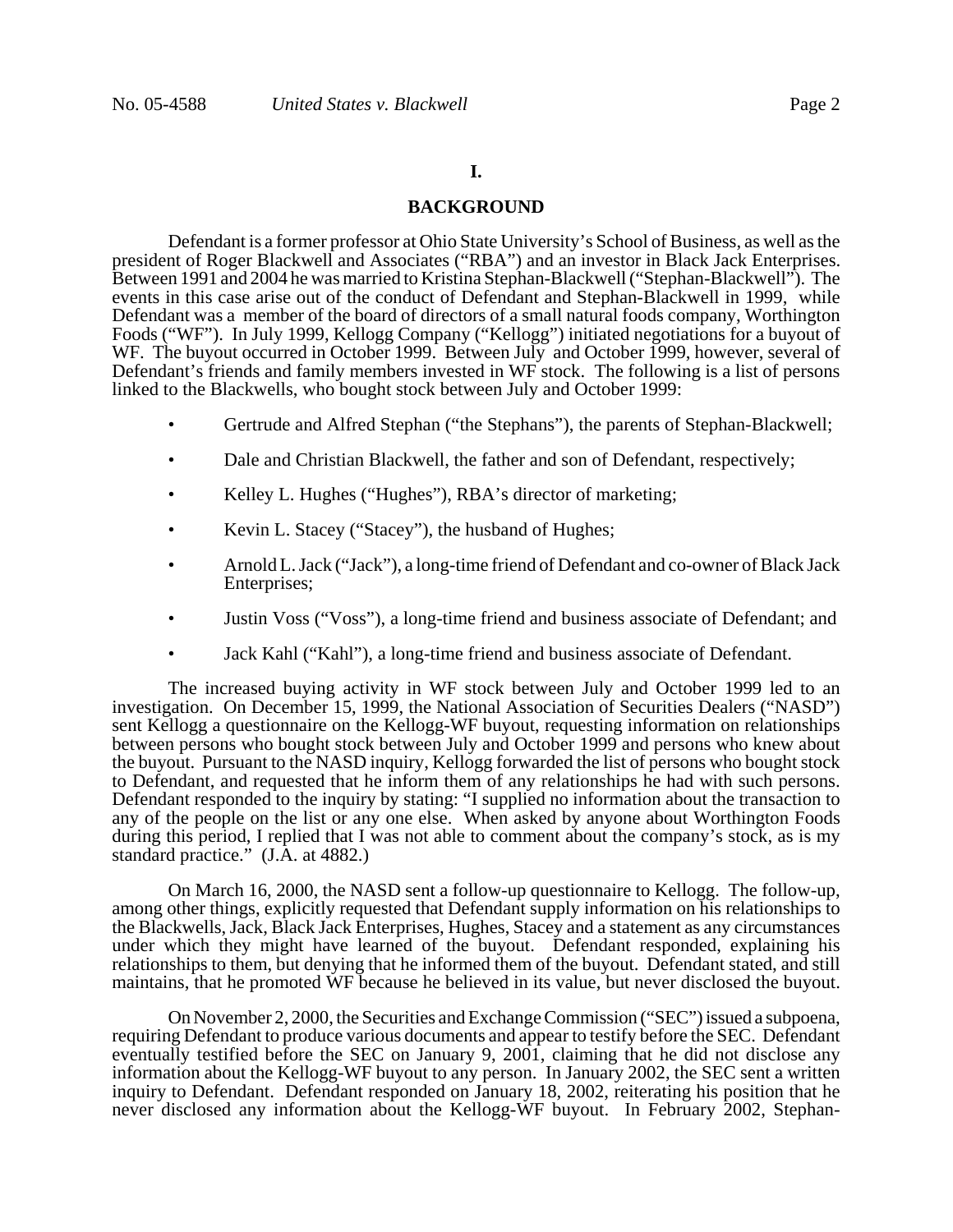Blackwell and her parents testified before SEC. They denied that Blackwell had given them insider information on the buyout.

In early 2003, Defendant and Stephan-Blackwell began to have marital difficulties. They separated and Stephan-Blackwell moved to New York, where she began dating Terry Lundgren. In the spring of 2004, Stephan-Blackwell's attorney contacted the government about the instant case. Sometime thereafter Stephan-Blackwell learned that the government was considering pressing charges against her for perjury and insider trading. In the summer of 2004, Stephan-Blackwell and the government worked out an immunity deal, in which Stephan-Blackwell and her parents would receive immunity in exchange for Stephan-Blackwell's admission to conspiracy, perjury, and insider trading and testimony against Defendant. Stephan-Blackwell and Defendant finalized their divorce at approximately the same time. Several months later, Stephan-Blackwell and Lundgren became engaged.

In this same time period, Kahl also approached the government about his involvement in the instant case. On May 27, 2004, pursuant to a proffer of immunity, Kahl admitted to the FBI that Defendant tipped him on the Kellogg-WF buyout. Subsequently, Kahl testified before the grand jury. Specifically, Kahl testified that he spoke with Defendant around 12:30 p.m. on his (Kahl's) birthday, September 20, 1999, and that Defendant informed him that Kellogg was going to buy out WF and that Kahl should buy WF stock.

On August 26, 2004, a grand jury indicted Defendant, Hughes, Stacey, Jack, Voss, and Black Jack Enterprises on charges of insider trading in violation of 15 U.S.C. §§ 78j and 78ff, conspiracy to commit insider in violation of 18 U.S.C. § 371, obstruction of agency proceedings in violation of 18 U.S.C. § 1505, conspiracy to obstruct agency proceedings in violation of 18 U.S.C. § 371, and making false statements in violation of 18 U.S.C. § 1001.

At trial Stephan-Blackwell, Mary Hiser, Jack Kahl, Dwight Twomley, and Michelle Destefano testified for the government. Stephan-Blackwell testified that she informed her parents, the Stephans, and her cousin, Sigrid McFetridge, of the buyout and encouraged them to buy WF stock after discussing the propriety of doing so with Defendant. She further testified that she and Defendant gave her parents money to buy WF stock. Stephan-Blackwell also testified that both she and Blackwell lied to the NASD and SEC about the tipping, and that she coached her mother to lie to the SEC. She further testified that she deleted emails to Jack Kahl, Sigrid McFetridge, Gertrude Stephan, and Justin Voss on November 8, 2002, after receiving a SEC subpoena, in order to protect herself and Defendant. According to Stephan-Blackwell, Defendant was aware of the deletions and condoned them. Additionally, she and Blackwell formulated a plan to withhold information and obscure their relationships with parties who bought WF stock.

Significantly, during Stephan-Blackwell's trial testimony, Defendant allegedly mouthed "I hate you" to Stephan-Blackwell. Finding that such conduct would constitute witness intimidation, the district court allowed Defendant to be cross-examined on this issue, during which Defendant denied mouthing anything to Stephan-Blackwell.

Mary Hiser, Defendant's assistant at RBA, testified that she was responsible for opening mail and emails at RBA and that no mail or emails had been sent to RBA about the buyout. Hiser further testified that on November 10, 2000 she noticed that four entries had recently been deleted on November 8, 2000 from RBA's database: (1) Sigrid McFetridge; (2) John Kahl;**<sup>1</sup>** (3) Alfred Stephan; and (4) Justin Voss. Hiser printed a copy of the record of deletion because she knew that RBA's files had been subpoenaed. The record was entered into evidence.

**<sup>1</sup>** There is some debate over to whom John Kahl refers. Jack Kahl's full name is John, but John is also his son's name.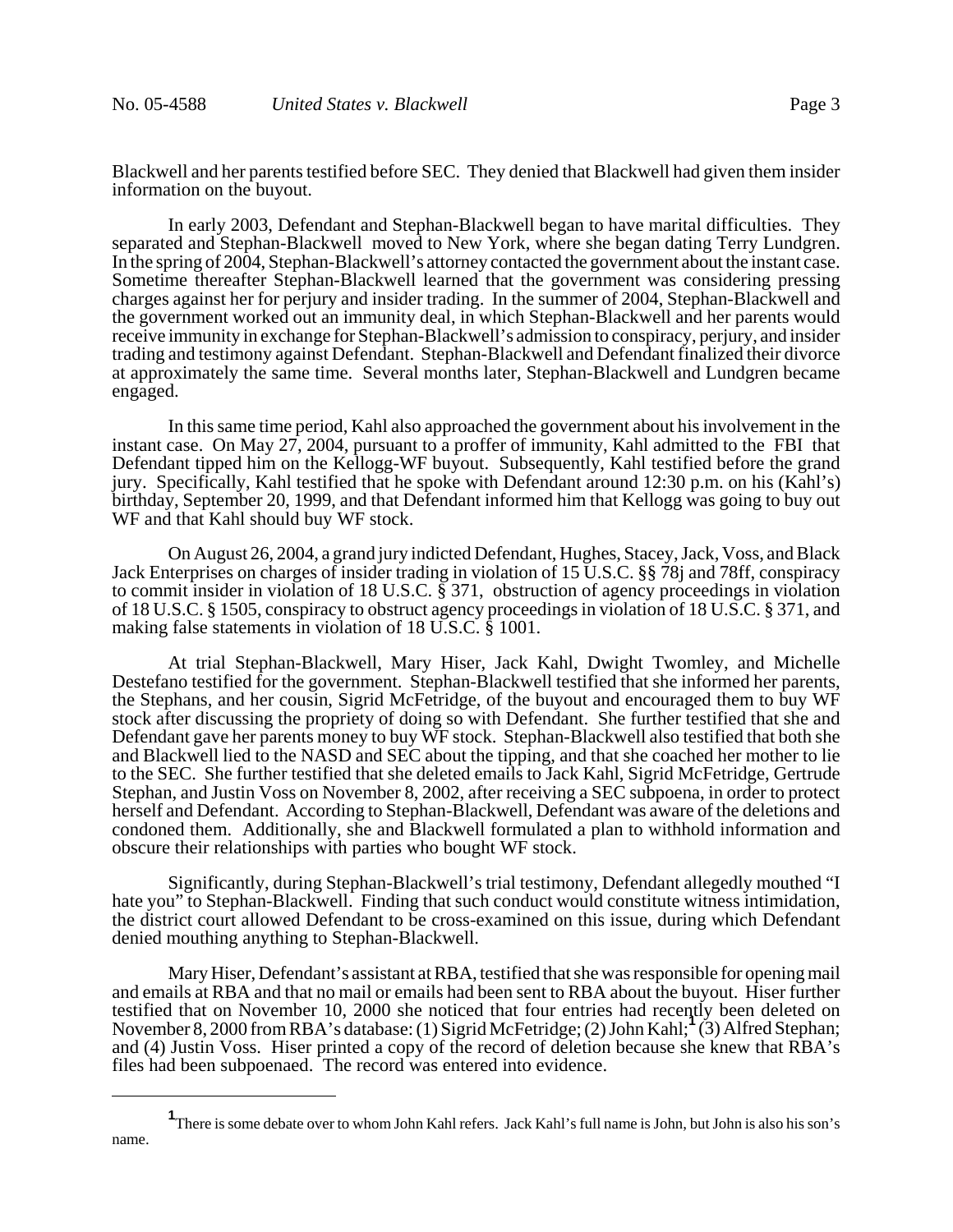Jack Kahl testified that Defendant Blackwell informed him of the buyout, and that he bought WF stock on the morning of his birthday, September 20, 1999, based on the tip. Kahl could not remember the exact date that Defendant tipped him but believed it was around his birthday.

Twomley, WF's CEO and chairman of the board in 1999, testified regarding WF, the buyout, and Defendant's knowledge of it as a board member. Twomley further testified that there were rumors, mainly among WF employees, in the summer of 1999 that a bigger company would buy out WF.

Michelle DeStefano, an FBI agent involved in investigating the defendants, testified that subpoenaed phone records evidenced numerous phone calls between the defendants between July and October 1999.

Thereafter, defendants Jack, Voss, Hughes, Stacey, and Blackwell, as well as nondefendants, Dale Blackwell (Defendant's father), Professor Jarrell, and John Adams testified for the defense. All the defendants denied wrongdoing. Specifically, they all denied that Defendant Blackwell informed them of the buyout. Jack, an attorney, and Voss, who has a Ph.D. in economics and formerly was a professor at George Washington University, additionally testified that they had extensive stock market experience and bought WF stock because it appeared to be a good deal.

Professor Jarrell, former chief economist for the SEC, testified that WF stock was undervalued in September 1999, and thus that it was a good buy. He further testified that sophisticated investors would recognize that WF was undervalued and a potential target for a buyout. Professor Jarrell also explained "leakage theory." According to Professor Jarrell, information on mergers and buyouts will often "leak" to the public without insider trading. Companies about to buy out or be bought out give off signals indicating that a future buyout will occur. Sophisticated investors, especially analysts, and research companies looking for these signals, often learn of buyouts before they are publically announced. Similarly, family members and close friends may notice an insider's increased activity levels and presume that a merger, or some other large transaction, is about to occur. Finally, Adams testified that he saw rumors of the buyout on Yahoo.

Based on the testimony described above, a jury convicted Defendant of insider trading, conspiracy to commit insider trading, conspiracy to obstruct an agency proceeding, and obstruction of an agency proceeding. A juror's interview in a Columbus magazine, published several months after trial, states that three jurors believed they saw Defendant mouth "I hate you" to Stephan-Blackwell and that Defendant's denial of such actions destroyed his credibility. Defendant moved for a new trial based on the "lip reading incident," which the district court denied.

#### **II.**

#### **DISCUSSION**

Defendant challenges his conviction on the following grounds: (1) the trial court denied him a meaningful opportunity to present a defense by excluding evidence and limiting crossexamination; (2) the government withheld exculpatory, material evidence in violation of *Brady v. Maryland*; (3) insufficient evidence exists to support his convictions for conspiracy, false statements, and obstruction of an agency proceeding; (4) the conspiracy indictment materially varied from the evidence at trial, allowing the introduction of prejudicial evidence and depriving him of the opportunity to prepare an adequate defense; (5) the trial court's jury instructions were improper; (6) three jurors violated Defendant's right to confront witnesses by "testifying" that Defendant mouthed "I hate you" to Stephan-Blackwell during jury deliberations; and (7) cumulative errors rendered Defendant's trial fundamentally unfair in violation of due process.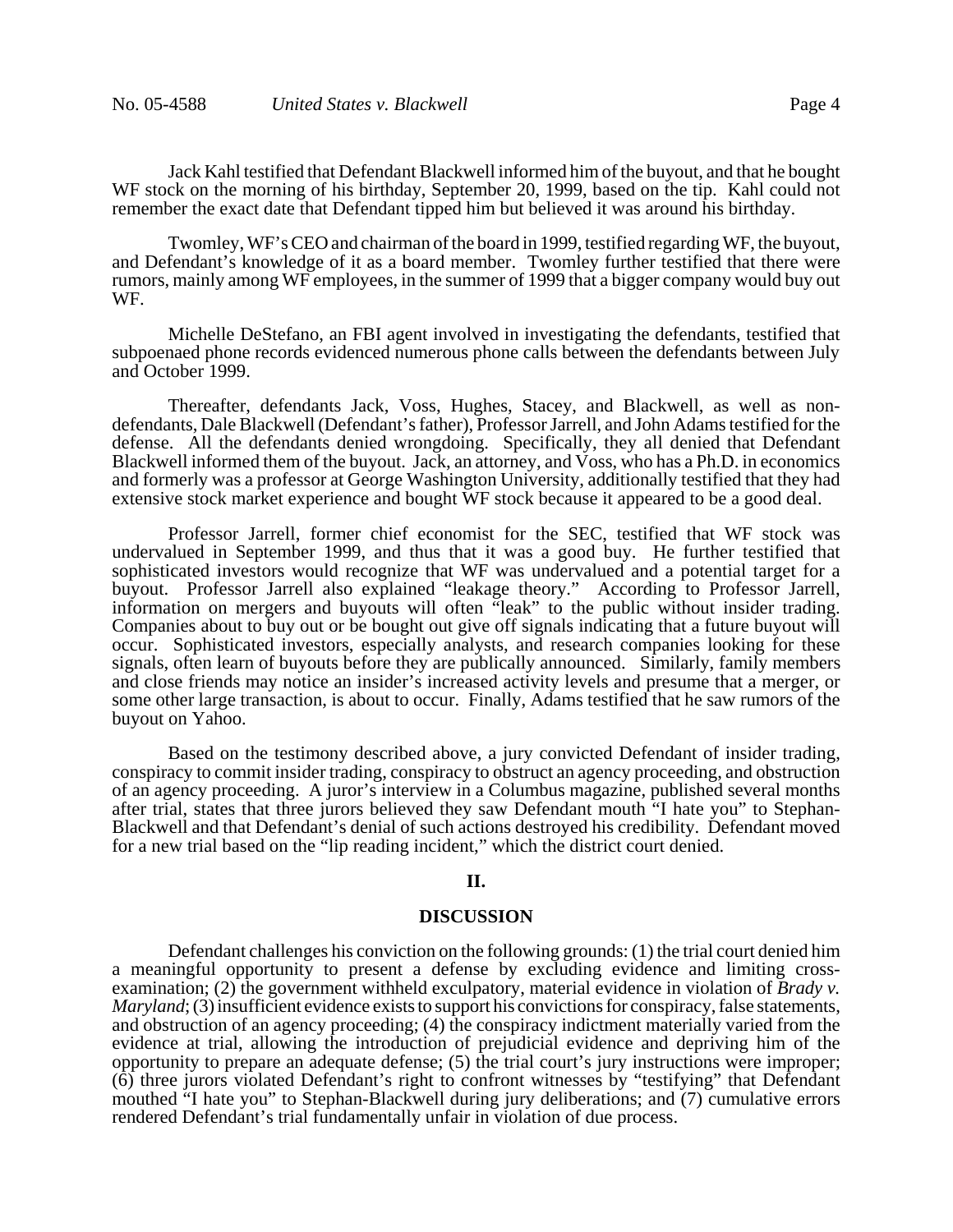Defendant challenges his sentence on the following grounds: (1) the \$1,000,000 fine was excessive; (2) the condition on Defendant's supervised release, prohibiting him from profiting from writing about his crimes, violates the First Amendment; (3) the district court improperly enhanced his sentence by miscalculating "loss amounts" attributable to Defendant's conduct; and (4) the district court failed to consider all of the relevant § 3553 factors.

We find that all of Defendant's claims on appeal are wholly without merit. Each issue is discussed separately below.

### **A. Meaningful Defense**

Defendant argues that he was denied the right to present a meaningful defense in violation of the Fifth and Sixth Amendments of the United States Constitution when the district court excluded testimony from defense witnesses Professor Jarrell, Jehn, Adams, and Cusato, and when the district court limited his cross-examination of prosecution witnesses Stephan-Blackwell and Kahl. For the reasons set forth below, we find that Defendant was not denied the right to present a meaningful defense.

#### **1. Standard of Review**

The parties in this case dispute the standard of review. Defendant argues that this Court applies *de novo* review to constitutional challenges to evidentiary decisions whereas the government argues that this Court applies the abuse of discretion standard of review to all evidentiary decisions. While the government is correct that we review all challenges to district court evidentiary rulings, including constitutional challenges, under the abuse of discretion standard, *see United States v. Schraene,* 331 F.3d 548, 564 (6th Cir. 2003); *United States v. Mick*, 263 F.3d 553, 566 (2001); *United States v. Middleton*, 246 F.3d 825, 837 (6th Cir. 2001), the abuse of discretion standard is not at odds with *de novo* interpretation of the Constitution inasmuch as district court does not have the discretion to rest its evidentiary decisions on incorrect interpretations of the Constitution, *see United States v. Johnson*, 440 F.3d 832, 842 (6th Cir. 2006); *see also United States v. Baker*, — F.3d —, 2006 WL 2346312, at \*2 (6th Cir. 2006) ("[T]hese two standards of review are not in fact inconsistent because it is an abuse of discretion to make errors of law or clear errors of factual determinations.")

#### **2. The Right to a Meaningful Defense**

"Whether rooted directly in the Due Process Clause of the [Fifth Amendment] or in the Compulsory Process or Confrontation Clause of the Sixth Amendment, the Constitution guarantees criminal defendants 'a meaningful opportunity to present a complete defense.'" *Holmes v. South Carolina*, — U.S. — , 126 S. Ct. 1727, 1732 (May 1, 2006) (quoting *Crane v. Kentucky*, 476 U.S. 683, 690 (1986)). "While the Constitution thus prohibits the exclusion of defense evidence under rules that are designed to serve no legitimate purpose or that are disproportionate to the ends they are asserted to promote . . . the Constitution permits judges to exclude evidence that is repetitive . . . only marginally relevant or poses an undue risk of harassment, prejudice, [or] confusion of the issues." *Id.* (internal citations and quotations omitted). Accordingly, "'[t]he accused does not have an unfettered right to offer [evidence] that is incompetent, privileged, or otherwise inadmissible under standard rules of evidence.'" *Montana v. Egelhoff*, 518 U.S. 37, 42 (1996) (quoting *Taylor v. Illinois*, 484 U.S. 400, 410 (1988)); *see also United States v. Scheffer*, 523 U.S. 303, 308 (holding that rules of evidence only infringe on a defendant's right to present a defense where they are arbitrary or disproportionate or infringe on a weighty interest of the accused). Moreover, even where a district court erroneously excludes defense evidence, "[w]hether the exclusion of [witnesses'] testimony violated [defendant's] right to present a defense depends upon whether the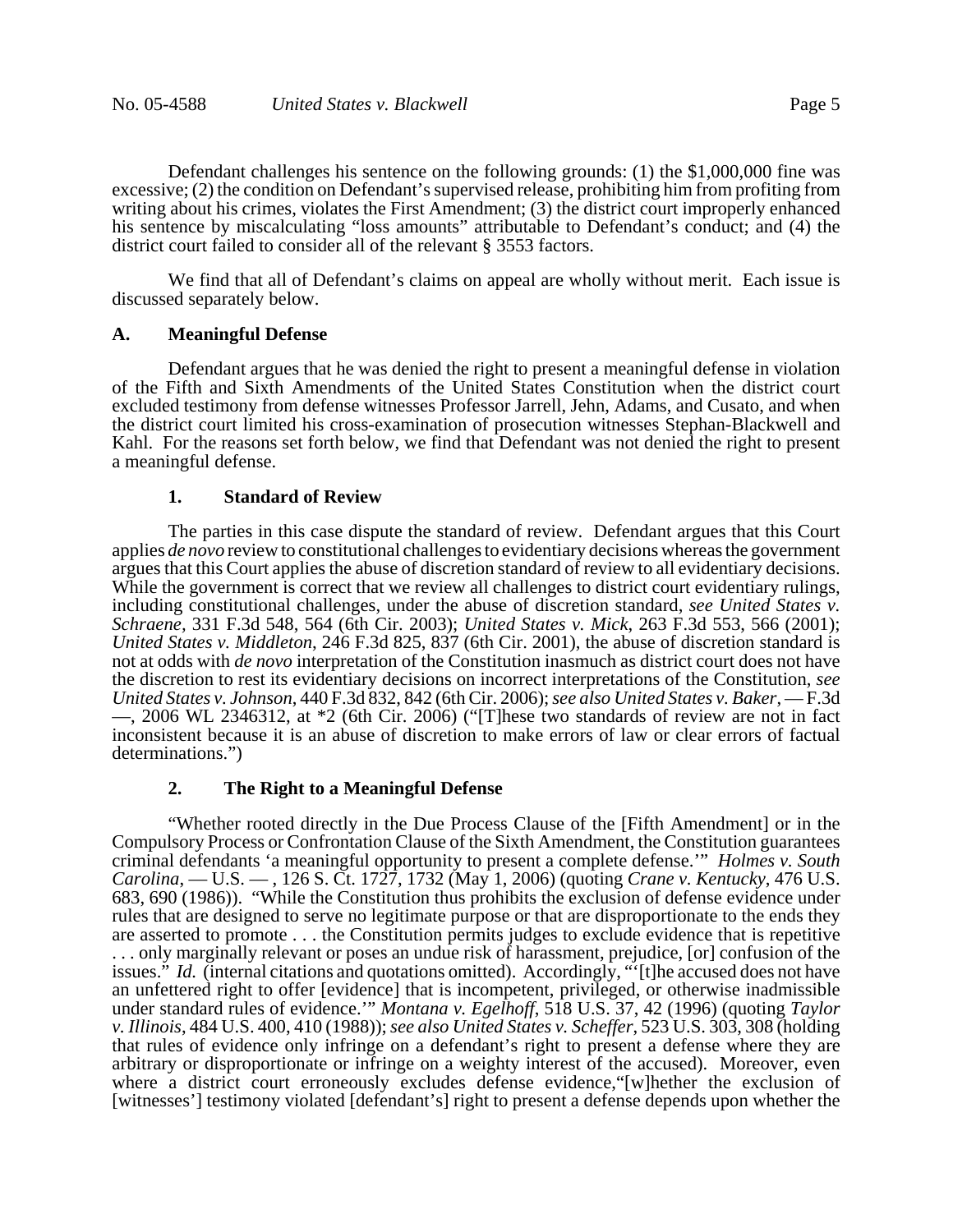omitted evidence [evaluated in the context of the entire record] creates a reasonable doubt that did not otherwise exist." *Washington v. Shriver*, 255 F.3d 45, 57 (2d Cir. 2001).

#### **3. Defendant Was Not Denied the Right to Present a Meaningful Defense**

#### **a. Exclusion of Professor Jarrell's Testimony**

The exclusion of portions of Professor Jarrell's testimony was not an abuse of discretion, and accordingly, did not deny Defendant the right to present a meaningful defense. Defendant offered Professor Jarrell's testimony to support an alternative theory of events: that Defendant's friends and family learned about the merger through "leakage" and not insider trading. Importantly, Professor Jarrell was allowed to testify about leakage theory. Professor Jarrell explained that information about a buyout may "leak" not only through an insider's improper disclosure but also through noninsiders' observations of company activity in the period leading up to a buyout. The only portion of Professor Jarrell's testimony that the district court excluded was testimony relating to the existence of trading by persons with relationships to WF directors other than Defendant, and correspondingly, a chart demonstrating such trading ("the Jarrell Chart"). The district court reasoned that the testimony and chart were not relevant and thus were inadmissible.

We believe that the district court's holding was correct. Federal Rule of Evidence 402 permits the introduction only of relevant evidence. Federal Rule of Evidence 401 defines relevant evidence as "evidence having any tendency to make the existence of any fact that is of consequence to the determination of the action more probable or less probable than it would be without the evidence." Fed. R. Evid. 401. As the district court held, the excluded testimony did not make "leakage" any more likely than tipping, and thus did not make Defendant's innocence "more probable . . . than it would be without the evidence." Fed. R. Evid. 401. Professor Jarrell was not proffering testimony that the existence of trading around other WF officials made leakage a more probable explanation than tipping. Instead, Professor Jarrell planned to testify that the trading around other WF officials could have been caused by leakage. It is equally plausible, however, that the other directors tipped their relations. As the district court correctly explained, "Maybe they should have prosecuted these other people, too. Just because they didn't prosecute everybody, [doesn't make the testimony] relevant." (J.A. at 2297.)

We might have reached a different conclusion regarding relevancy if Defendant was prepared to offer proof that the sheer existence of trading around all directors made leakage a more likely theory than insider trading. Neither the record, briefs, nor arguments on appeal, however, indicate that Defendant was prepared to offer evidence that trading around numerous WF officials makes leakage a more plausible theory of information dissemination than insider trading. Although Defendant contends that leakage was more likely than insider trading, Defendant does not contend that the sheer existence of trading around other directors is proof of this. Instead, Defendant argues that the trading around the other directors was leakage, and thus the chart leads to the inference that the trading around Defendant was leakage. (Def.'s Br. 22 ("The jury was not permitted to learn that Leakage is not just an 'ivory tower' theory. It occurred around almost every WF official . . .").) As explained above, Defendant simply offered evidence that the trading around other WF officials was leakage, and consequently, the evidence does not permit an inference that the trading around other officials indicated that his family and friends learned about the merger through leakage.

Furthermore, we reject Defendant's argument, which we duly note was newly crafted on appeal, that Professor Jarrell's testimony was relevant to demonstrate other sources of tipping – the other WF directors – thereby decreasing the likelihood that Defendant tipped his family and friends. While the existence of other sources of tipping surely was relevant to Defendant's case, Professor Jarrell was not qualified to testify about these sources inasmuch as he lacked personal knowledge of them. Experts may rely on knowledge outside their own personal knowledge when testifying on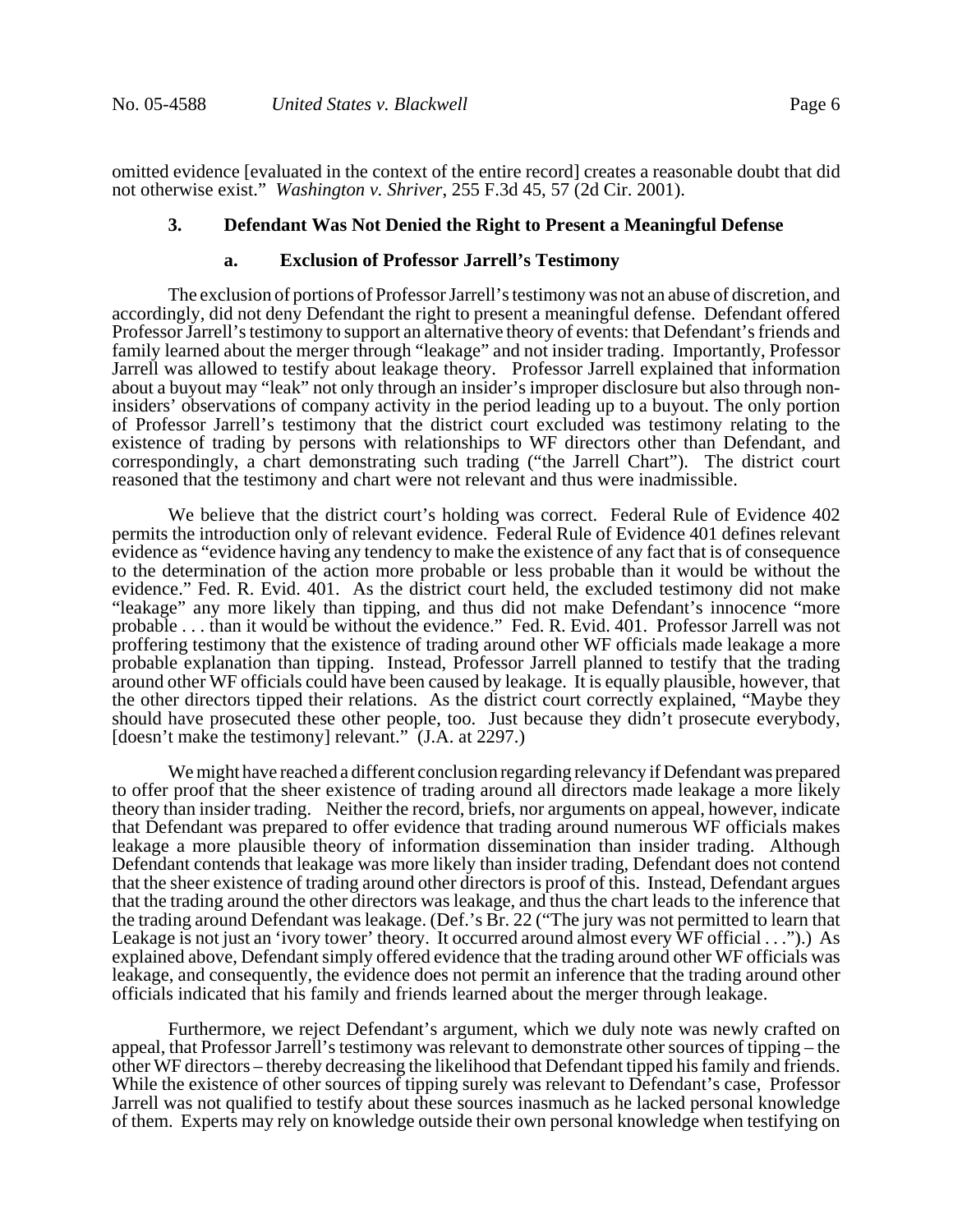"scientific, technical, or other specialized knowledge." *United States v. Bond*, 12 F.3d 540, 566 (6th Cir. 1994). They must rely on personal knowledge, however, when testifying on all other subjects. *See* Fed. R. of Evid. 601, 701; *United States v. Scheffey*, 57 F.3d 1419, 1428 (6th Cir. 1995). Testimony on the activities of WF employees does not require specialized knowledge, and consequently, is subject to 701's personal knowledge requirement.

### **b. Exclusion of the Testimony of Jehn, Adams, and Cusato**

Similarly, the exclusion of the testimony of Jehn, Adams, and Cusato did not deny Defendant the right to present a meaningful defense. The district court excluded three types of evidence from Jehn, Adams, and Cusato: (1) Jehn's statement that he had heard that Yahoo contained rumors about a Kellogg buyout of WF; (2) Adam's statements recounting his conversation with Jehn about buyout rumors; and (3) statements from all three men that a WF employee tipped them off on the buyout. The first two sets of statements were properly excluded under the rule against hearsay while the exclusion of the third set of statements constituted harmless error. Because neither the Fifth nor Sixth Amendment prohibit the exclusion of hearsay unless such exclusion infringes on a weighty interest of the accused, *see Scheffer,* 523 U.S. at 330 n.17, nor require this Court to reverse a conviction for harmless evidentiary error, the exclusion of the testimony of Jehn, Adams, and Cusato did not deprive Defendant of a meaningful opportunity to present a defense.

 First, both Jehn's statement that he heard that a Yahoo message board contained a rumor about the buyout and Adams' statements recounting his conversation with Jehn were properly excluded under the rule against hearsay. Under the rule against hearsay, a witness may not testify as to "statement[s] other than one made by the declarant while testifying at trial or hearing, offered in evidence to prove the truth of the matter asserted in the statement." Fed. R. Evid. 801 and 802. Jehn's testimony about the Yahoo statement was a recounting of a statement made outside of court and was offered to prove the matter asserted in that out of court statement, the existence of a rumor on Yahoo. Thus, Jehn's statement was hearsay. Similarly, Adams' testimony regarding his conversation about rumors with Jehn was a recounting of statements made outside of court offered to prove the matter asserted in the statement, that Adams and Jehn both heard rumors of the buyout. Accordingly, Adams' testimony was hearsay.

Defendant attempts to argue that the Yahoo statement was not hearsay by arguing that it was not offered to prove the truth of the buyout, but simply the existence of rumors. Defendant's argument misses the point; the fact that the statement was offered to prove the existence of a rumor on Yahoo is exactly what makes it hearsay. The out of court statement repeated by Jehn asserted the existence of a rumor on Yahoo, not the existence of a buyout. Thus, the statement is hearsay even if offered to prove the existence of the Yahoo rumor. It would be double hearsay if offered to prove the existence of the buyout. Importantly, Adams, who actually saw the rumor on Yahoo, was permitted to testify that there was a rumor on Yahoo about the buyout.

We further note that this testimony was not offered for the purpose of demonstrating the reason that Jehn bought WF stock, nor would it have been admissible for this purpose. Although the testimony would not have been hearsay if offered to prove Jehn's motivation, Jehn's motivation was not relevant to any issue at trial. Blackwell was not charged with tipping Jehn. Blackwell simply offered Jehn's testimony to support to support his theory that the persons he allegedly tipped could have learned of the buyout from other sources.

Second, the exclusion of the testimony of Jehn, Adams, and Cusato that they were tipped on the buyout from a WF employee was harmless, and thus, did not deprive Defendant of the right to present a defense. *Washington*, 255 F.3d at 57. Dale Twomley testified that rumors of a buyout were circulating among WF employees and Adams testified that a rumor was posted on a Yahoo message board. Thus, the jury was aware that persons other than Defendant possessed information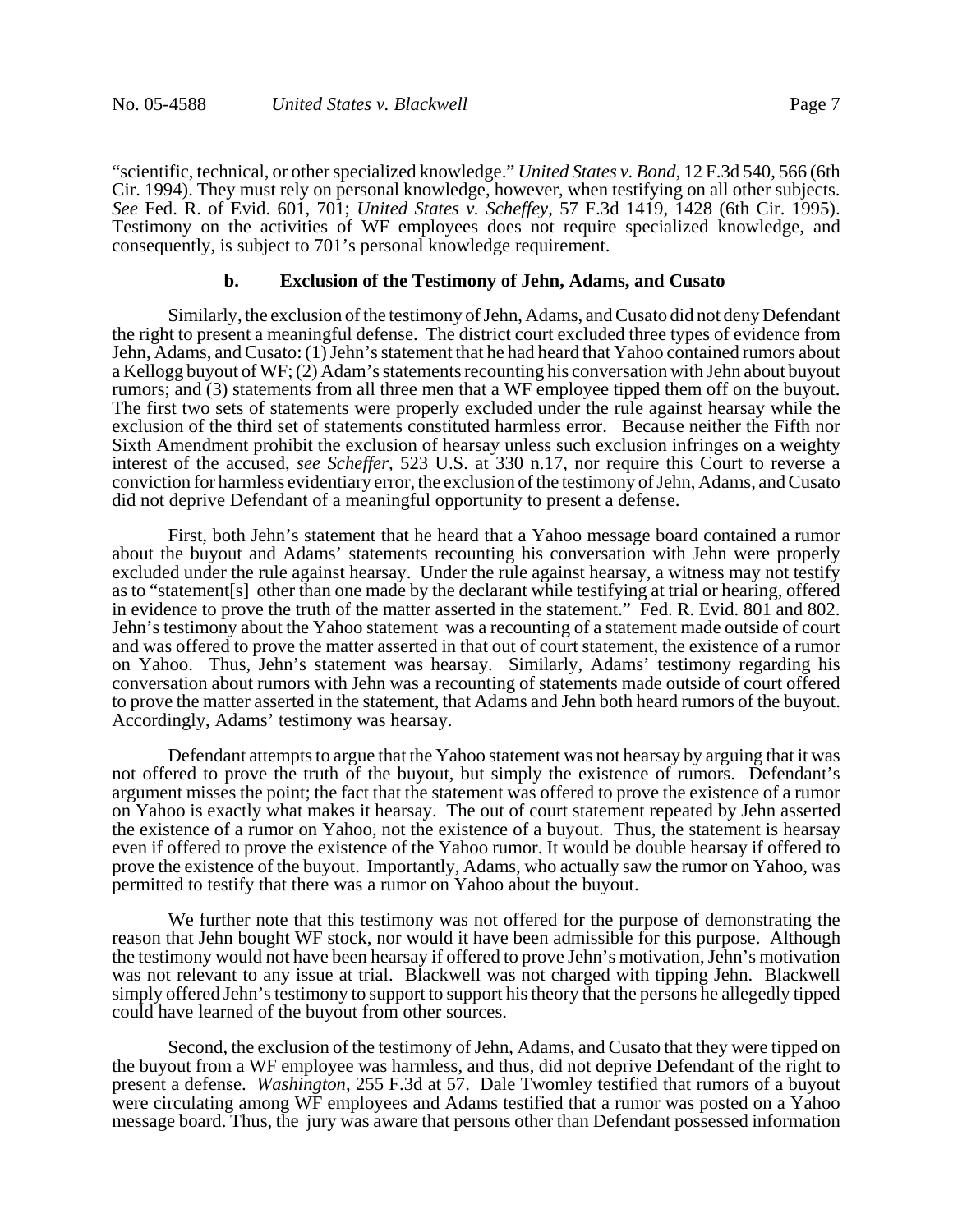about the buyout and conceivably tipped Defendant's family and friends. The exclusion of cumulative testimony does not impair the right to present a meaningful defense. *Holmes*, — U.S. — , 126 S. Ct. at 1732.

## **c. Limitation on the Cross-examination of Kahl**

The district court's limitation on Defendant's cross-examination of Kahl did not deprive Defendant of a meaningful opportunity to defend himself. The defense theory was that Kahl changed the date of the tip after his WF stock order tickets and phone records established that Defendant could not have tipped Kahl on September 20, 1999. The order tickets showed that Kahl bought WF stock the morning of the 20th before speaking with Defendant. Defendant raises two specific ways in which the district court limited his ability to question Kahl about the discrepancy between the date Kahl gave before the grand jury – September 20, or his birthday – and the date Kahl gave at trial – probably in the days before his birthday. First the district court sustained an objection to a question from defense counsel asking Kahl what date Kahl stated before the grand jury. Second, the district court sustained an objection to defense counsel's attempt to have Kahl to lay a foundation for Kahl's order tickets for his WF stock, which contained the date and time at which Kahl bought WF stock.

Both of the district court's rulings were correct legal applications of standard, justifiable rules of evidence, and accordingly, did not deprive Defendant of the right to present a meaningful defense. *See Egelhoff*, 518 U.S. at 42. The district court sustained the first objection because the question was repetitive. Defendant's attorney had already asked Kahl this question, and received an honest answer, on seven occasions. The district court sustained the second objection because Kahl had never seen the order tickets. Normally, Kahl's stock broker took care of the details of his stock transactions. Kahl therefore had no personal knowledge of the ticket and was not the proper witness to question about it. Fed. R. Evid. 602. Significantly, Defendant later called a stock broker to testify about the order tickets and was able to introduce the order tickets at that time.

Furthermore, Defendant exaggerates the discrepancy between Kahl's grand jury testimony and trial testimony. In reality, any discrepancy was minor and did not truly discredit Kahl's testimony. Defendant cites the following language to emphasize how "sure" Kahl was of the September 20 date in his grand jury testimony:

- Q: So is there any doubt in your mind that you were talking to Roger Blackwell on the telephone on your birthday in 1999.
- A. There is no doubt.

(J.A. at 4279.) However, read in context it is clear that the "no doubt" refers to the fact that the person on the other end of the phone was Defendant and not the date of the conversation. The above quoted question and answer in context read as follows:

- Q: In addition to that over the years of your friendship with Roger Blackwell, have you spoken with him in person and on the telephone on many occasions.
- A: Oh, yeah.
- Q: As a consequence of those discussions with Roger Blackwell, did you learn to recognize his voice?
- A: Yes.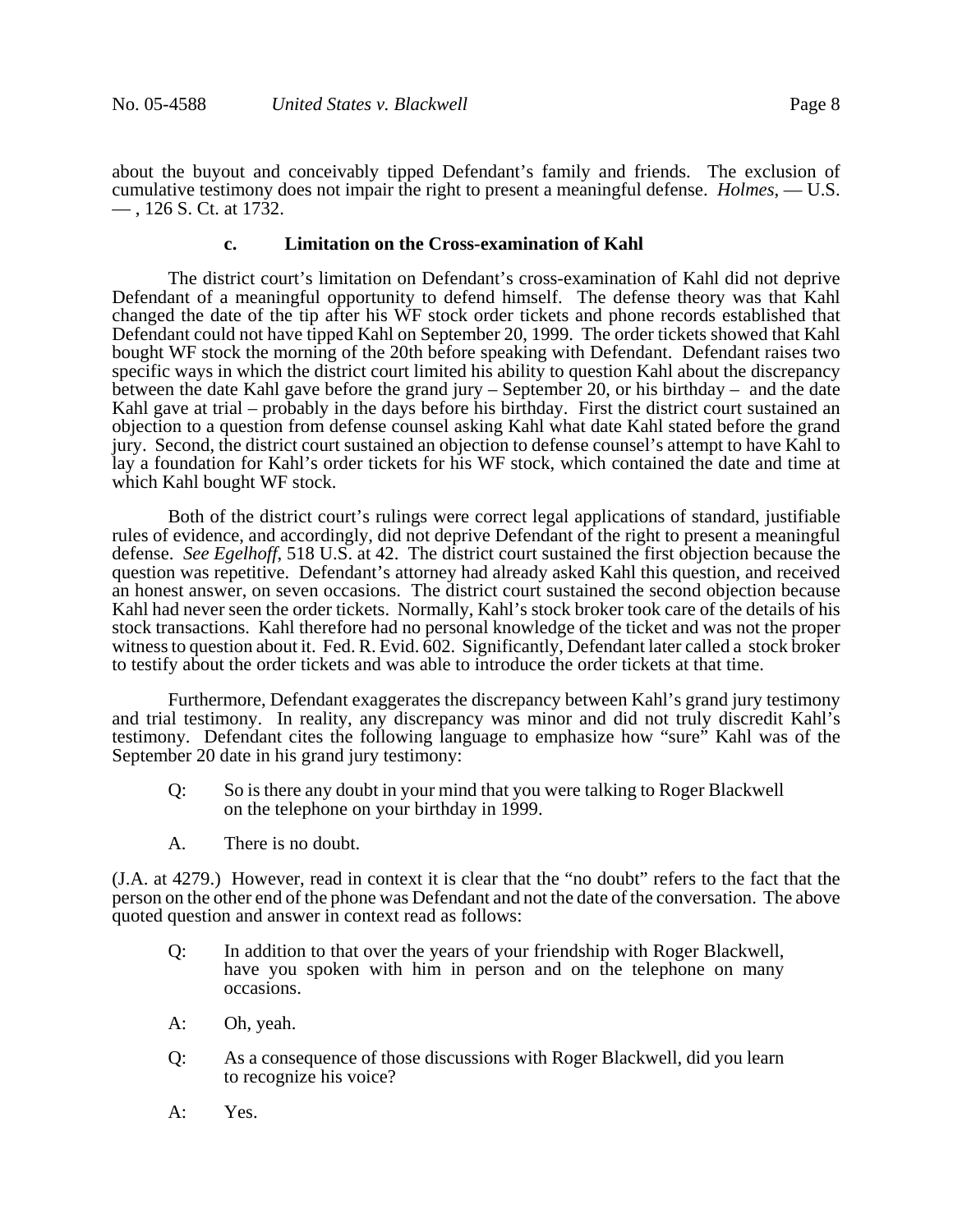- Q: So is there any doubt in your mind that you were talking to Roger Blackwell on the telephone on your birthday in 1999.
- A. There is no doubt.

 (J.A. at 4277-78.) Additionally, other comments by Kahl before the grand jury evidence he did not recall details. (*See* J.A. at 4279-80 ("You, know, this is – I'm trying to re-put this thing together. Because the hard facts I remember well. The rest of it is all fuzz. But I believe he was calling to wish me a happy birthday and started kidding around that I ought to eat more veggie burgers.").) Inasmuch as the district court's limitations on Defendant's cross-examination of Kahl were both proper and harmless, they did not violate Defendant's right to present a meaningful defense.

### **d. Limitations on the Cross-examination of Stephan-Blackwell**

Finally, the district court's limitations on Defendant's cross-examination of Stephan-Blackwell did not deprive Defendant of a meaningful opportunity to defend himself because the limitations were harmless. Defendant argues that the district court erred in limiting Defendant's questions to Stephan-Blackwell on (1) the timing of her immunity agreement; (2) her own understanding of her immunity agreement; (3) and her relationship with Terry Lundgren. According to the Defendant, these questions were necessary to prove bias and attack Stephan-Blackwell's credibility. In particular, Defendant aimed to challenge Stephan-Blackwell's claim that she lied to the SEC to protect Blackwell because she loved him.

Information on all three of these issues came out during Stephan-Blackwell's crossexamination, rendering her bias more than apparent. On cross-examination, Stephan-Blackwell admitted that she was dating Lundgren in 2003, at which time she was still lying to the SEC about her involvement in this case. She further admitted that she approached the government about immunity only after she separated from Defendant and that shortly after she received immunity she became engaged to Lundgren. Moreover, Defendant raised all these issues in his closing. Because the limitations placed on Defendant's cross-examination of Stephan-Blackwell did not deprive Defendant of the ability to attack Stephan-Blackwell's credibility and reveal any potential bias, the limitations cannot be said to have deprived Defendant of the opportunity to defend himself. *Boggs v. Collins*, 226 F.3d 728, 739 (6th Cir. 2000) (holding that Defendant's right to cross-examine a witness for bias or motivation to lie is not grounds for reversal where "the jury had enough information, despite the limits placed on otherwise permitted cross-examination, to assess the defense theory of bias or improper motive.").

### **e. Cumulative Effect of the District Court's Evidentiary Rulings**

In addition to arguing that each of the district court's evidentiary rulings amounted to independent violations of his right to present a defense, Defendant also argues that the cumulative effect of the district court's evidentiary errors violated his right to present a meaningful defense. We disagree. Despite Defendant's numerous challenges to the district court's evidentiary rulings, only two of those rulings can possibly be considered erroneous: the district court's limitations on the cross-examination of Stephan-Blackwell and the district court's exclusion of testimony that a WF employee tipped Jehn, Adams, and Cusato. Taken together, these rulings were not so prejudicial that they denied Defendant of a meaningful opportunity to present a defense.

In asking whether Defendant was ultimately denied a meaningful defense, we look to whether the improperly excluded evidence (or limited cross-examination) would have created a reasonable doubt as to Defendant's guilt. *Washington*, 255 F.3d at 57. In the instant case, permitting Defendant to present testimony that a WF employee tipped Jehns, Adams, and Cusato about the buyout and to cross-examine Stephan Blackwell about the precise date she signed the immunity agreement would not have created a reasonable doubt as to Defendant's guilt. First, the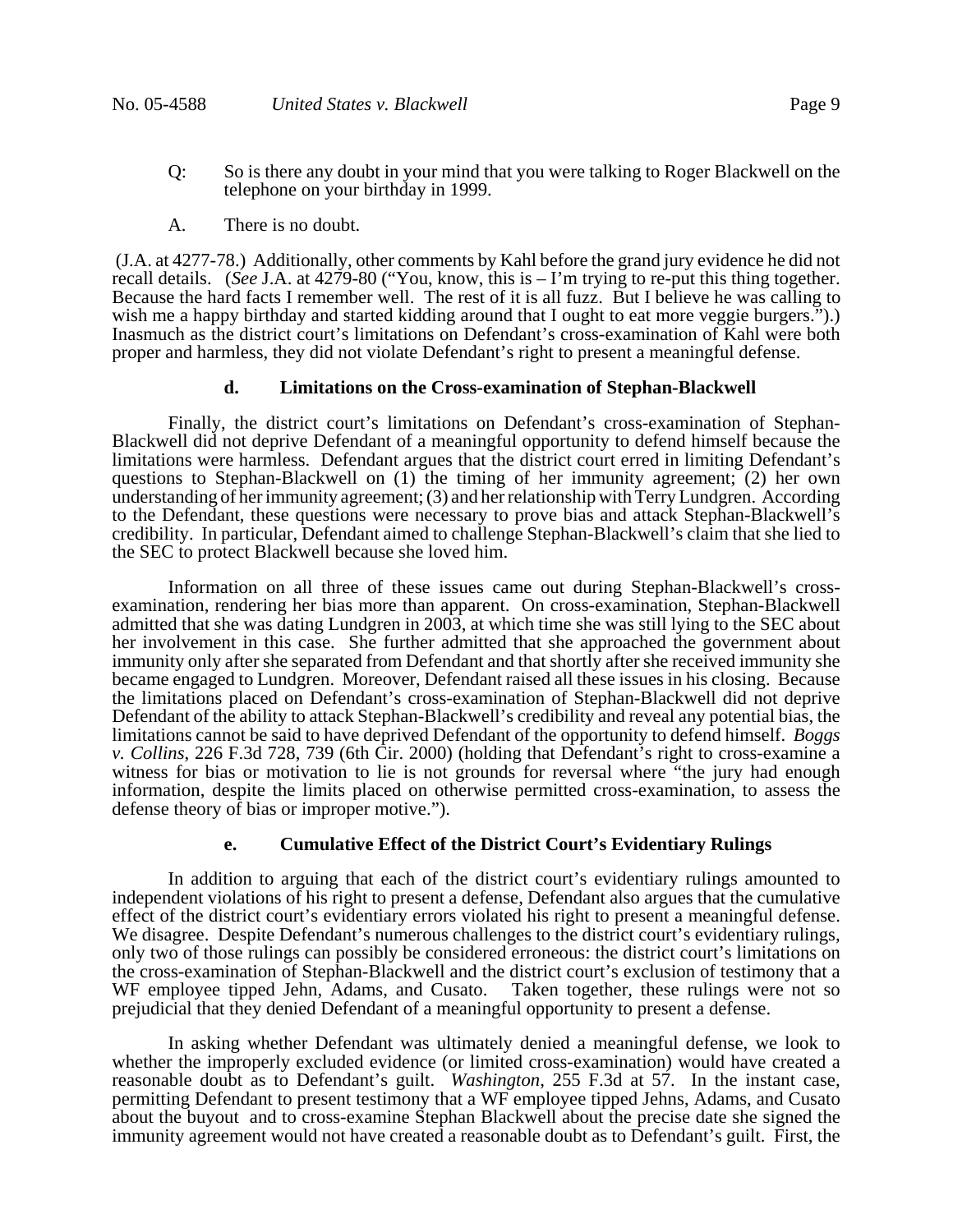testimony that a WF employee tipped Jehns, Adams, and Cusato was not particularly probative. The existence of this tipper did not truly cast doubt on Defendant's guilt inasmuch as Defendant offered no evidence connecting the WF tipper to the persons Defendant allegedly tipped. Second, while Defendant was unable to establish the precise date on which Stephan-Blackwell signed the immunity agreement, Defendant was able to establish the relevant time frame in which Stephan-Blackwell signed the immunity agreement: after leaving Defendant and beginning a relationship with another man. Third, there was extensive evidence of Defendant's guilt, including testimony from Defendant's good friend, Kahl, that Defendant tipped him, testimony from Defendant's ex-wife that Defendant tipped her, and the sheer number of family and friends of Defendant who bought WF stock in the relevant time period. Therefore, we find that even viewing the alleged evidentiary errors cumulatively, Defendant was not denied the opportunity to present a meaningful defense.

### **B.** *Brady* **Claim**

The government belatedly provided three documents to Defendant that form the basis for Defendant's *Brady* Claim: (1) a letter to the Stephans' attorney, James E. Phillips, setting forth the government's understanding of the Stephans' immunity agreement ("the Stephans' immunity letter"); (2) the FBI's notes from an interview with Sigrid McFetridge ("the McFetridge Report"); and (3) the FBI's notes from an interview with Benoit, the vice-president of Kellogg ("the Benoit Report"). According to Defendant, the government's belated production of the Stephans' immunity letter and the McFetridge Report rendered him unable to effectively cross-examine Stephan-Blackwell by depriving him of knowledge of the interlocking nature of the Stephans' immunity agreement with Stephan-Blackwell's testimony and the nature of Stephan-Blackwell's role in McFetridge's trading. Specifically, the Stephans' immunity letter made it clear that their immunity was dependant on Stephan-Blackwell's cooperation, which, according to Defendant, gave Stephan-Blackwell an additional incentive to lie. The McFetridge Report states that Stephan-Blackwell tipped McFetridge, encouraged her to buy WF stock, and coached her to lie to law enforcement. Defendant argues that the belated production of the Benoit report deprived him of the exculpatory statements by Benoit regarding the interest of several large companies in WF prior to the Kellogg buyout. Defendant also makes the perfunctory argument that the documents would have altered his voir dire strategy and opening statement, and caused him to subpoena the Stephans before the Stephans left the country. We are not convinced by any of Defendant's arguments.

#### **1. Standard of Review**

We review a district court's decision to deny a mistrial for delayed disclosure of evidence for abuse of discretion. *United States v. Davis*, 306 F.3d 398, 420 (6th Cir. 2002).

## **2.** *Brady v. Maryland*

"*Brady v. Maryland* requires disclosure only of evidence that is both favorable to the accused and 'material either to guilt or innocence.'" *United States v. Bagley*, 473 U.S. 667, 675 (1985) (quoting *Brady v. Maryland*, 473 U.S. 83, 87(1963)). Evidence is favorable to the accused if it exculpates the accused or enables the accused to impeach witnesses. *Id.* at 676. Evidence is material to guilt or innocence "if there is a reasonable probability that, had the evidence been disclosed to the defense, the result of the proceeding would have been different. A 'reasonable probability' is a probability sufficient to undermine confidence in the outcome." *Id.* at 682.

#### **3. No** *Brady* **Violation Occurred**

No *Brady* violation occurred in this case. The Defendant received all three documents during trial. *United States v. Blood*, 435 F.3d 612, 627 (6th Cir. 2006) ("*Brady* generally does not apply to delayed disclosure of exculpatory information, but only to a complete failure to disclose" and [] a "[d]elay only violates *Brady* when the delay itself causes prejudice") (quotation marks and citation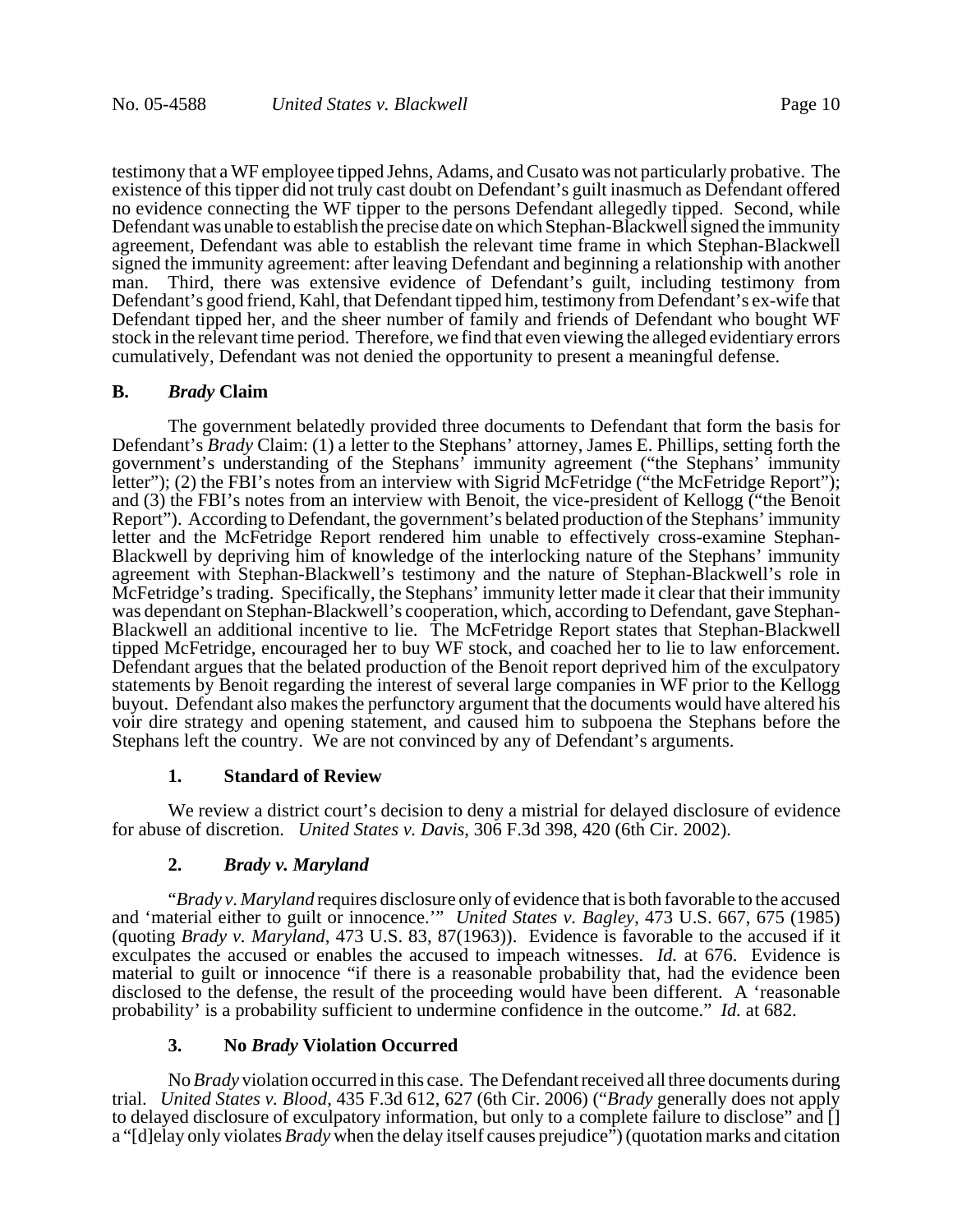omitted). Furthermore, the district court expressly granted Defendant the opportunity to re-cross examine Stephan-Blackwell and took no action to prevent Defendant from calling Benoit as a witness. Accordingly, Defendant had the opportunity to examine both Stephan-Blackwell and Benoit in light of the disclosed documents and any prejudice resulting from Defendant's failure to do so is not attributable to the government's violation of the principles set forth in *Brady*. *See United States v. Delgado*, 350 F.3d 250 (6th Cir. 2003) (citing *United States v. Corrado*, 227 F.3d 528, 538 (6th Cir. 2000)).

Defendant's argument that the belated disclosure of the documents prejudiced the entire defense, including voir dire and the opening statement is meritless. First, Defendant presents his argument on this issue in a perfunctory manner, providing no explanation of how the disclosed material would have altered his defense. Second, the pertinent information in the disclosed documents was, for the most part, already available to Defendant. *See Bagley*, 473 U.S. at 676 (holding that there is no *Brady* violation unless a reasonable probability exists that the disclosed evidence would have altered the result of trial). Defendant was already aware that the Stephans' immunity interlocked with the testimony of Stephan-Blackwell prior to trial. In fact, Defendant mentioned the interlocking nature of the immunity agreement in his opening statement and crossexamined Stephan-Blackwell on this issue. Thus, if Defendant had wanted to subpoena the Stephans because of the interlocking nature of the immunity agreements, he would have done so. Second, the record indicates that Defendant maintained that Stephan-Blackwell was responsible for tipping her cousin, Sigrid McFetridge, prior to the disclosure of the McFetridge report. Accordingly, we fail to see how McFetridge's admission of the tipping would have altered Defendant's trial strategy. Importantly, Stephan-Blackwell admitted that she tipped McFetridge at trial. The McFetridge Report was therefore cumulative. Third, it was also Defendant's trial strategy from the beginning to prove that WF was an obvious potential target for a buyout by a larger company. Professor Jarrell testified as much. There is thus no possibility that the earlier disclosure of the Benoit Report would have altered Defendant's trial strategy. Consequently, we hold that Defendant's *Brady* claim is meritless.

#### **C. Sufficiency of the Evidence**

#### **1. Preservation**

Although Defendant's statement of the issues raises insufficiency generally, Defendant only makes actual insufficiency arguments in his brief on appeal as to the conspiracy convictions, the obstruction of an agency proceeding conviction, and the false statement convictions. Therefore, all other sufficiency challenges are waived, *see Layne*, 192 F.3d at 566, and we address only the conspiracy, obstruction of an agency proceeding, and false statement convictions. We find that there was sufficient evidence to convict Defendant on all counts.

#### **2. Standard of Review**

This Court reviews a "challenge to the sufficiency of the evidence by considering the evidence in the light most favorable to the prosecution to determine whether a rational trier of fact could have found that the essential elements of the crime were proven beyond a reasonable doubt." *United States v. Spearman*, 186 F.3d 743, 746 (6th Cir. 1999). "'Circumstantial evidence alone is sufficient to sustain a conviction and such evidence need not remove every reasonable hypothesis except that of guilt.'" *Id.* (quoting *United States v. Vannerson*, 786 F.2d 221, 225 (6th Cir. 1986)). "Furthermore, it is well-settled that uncorroborated testimony of an accomplice may support a conviction in federal court." *Id.*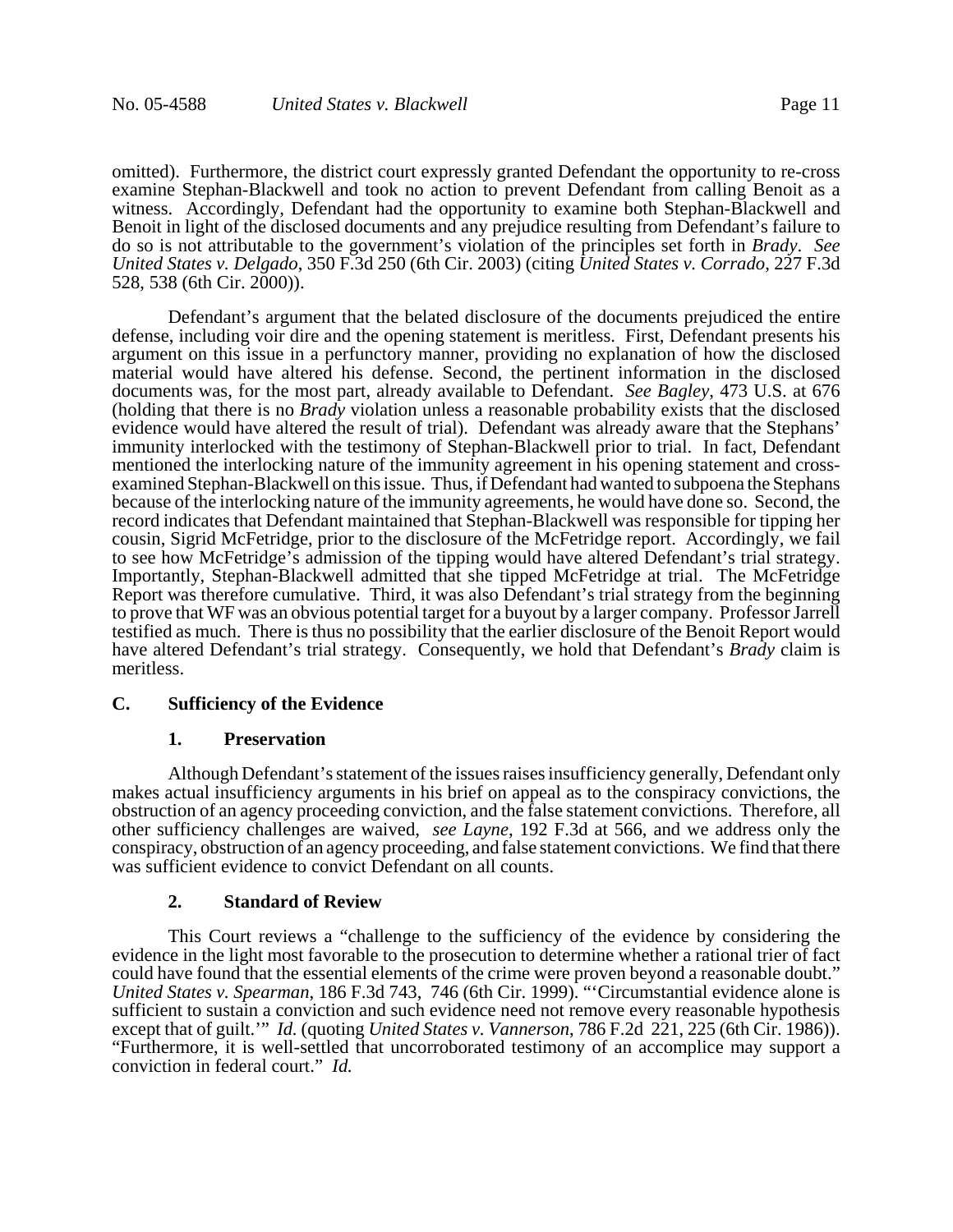## **3. Sufficient Evidence Exists to Convict Defendant of Conspiracy**

Defendant contends that there is insufficient evidence of both conspiracy to insider trade and conspiracy to obstruct justice. His primary argument is seemingly that the act of "tipping" does not evidence a conspiracy to insider trade inasmuch as a conspiracy requires proof of an agreement to act jointly for a common purpose and the act of tipping does not evidence an agreement. Unfortunately for Defendant, there is sufficient evidence of at least two such agreements to trade on insider information: one with the Stephan family and one with Kelley Hughes and Kevin Stacey. Similarly, there is sufficient evidence of an agreement between Defendant, Stephan-Blackwell, and the Stephans to obstruct an agency proceeding.

### **a. The Law of Conspiracy**

Section 371 of Title 18 of the United States Code makes it illegal for "two or more persons [to] conspire either to commit any offense against the United States, or to defraud the United States, or any agency thereof in any manner or for any purpose." To prove conspiracy, the government must establish: (1) the existence of an agreement to violate the law; (2) knowledge and intent to join the conspiracy; and (3) an overt act constituting actual participation in the conspiracy. *See, e.g., United States v. Jamieson*, 427 F.3d 394, 402 (6th Cir. 2005); *United States v. Martinez*, 430 F.3d 317, 330 (6th Cir. 2005). "A tacit or material understanding among the parties to a conspiracy is sufficient to establish the agreement [, and] conspiracy may be inferred from circumstantial evidence which may reasonably be interpreted as participation in a common plan." *United States v. Walls*, 293 F.3d 959, 967 (6th Cir. 2002) (internal citations omitted).

### **b. Conspiracy to Commit Insider Trading**

First, there is sufficient evidence of an agreement to trade on insider information between Defendant, Stephan-Blackwell, and the Stephans. Defendant, knowing that tipping was illegal, encouraged Stephan-Blackwell to share the tip with the Stephans. Defendant then gave the Stephans money to buy WF stock, which the Stephans subsequently used to purchase WF stock. Based on this evidence, a reasonable juror, viewing the evidence in the light most favorable to the prosecution, could conclude beyond a reasonable doubt that Defendant, Stephan-Blackwell, and the Stephans agreed to work together to help the Stephans trade on insider information.

Second, there is sufficient evidence that Defendant agreed with Hughes and Stacey to trade on inside information. Hughes, a friend and employee of Defendant, bought huge amounts of WF stock in the three month period after Defendant learned of the buyout and before the buyout occurred. She made these purchases, in part, with a \$30,000 loan from the Defendant. These facts permit the inference that Hughes, Stacey, and Defendant agreed to work together to help Hughes violate the law, and a reasonable juror, viewing the evidence in the light most favorable to the prosecution, could conclude the existence of such an agreement was proven beyond a reasonable doubt.

#### **c. Conspiracy to Obstruct An Agency Proceeding**

Third, there is also sufficient evidence that Defendant agreed with Stephan-Blackwell and the Stephans to obstruct an agency proceeding. Stephan-Blackwell testified that she and Defendant agreed not to volunteer information on and to "obscure" relationships with persons who bought WF stock. Thereafter, Stephan-Blackwell coached the Stephans to lie and deleted contacts from RBA's database with Defendant's knowledge. Knowing that Stephan-Blackwell had deleted the information, Defendant nonetheless failed to correct the deletions before giving the documents to the SEC. Based on this information a reasonable juror could find beyond a reasonable doubt that Defendant, Stephan-Blackwell, and the Stephans agreed to work together to obstruct agency proceedings. Accordingly, Defendant's conspiracy convictions should stand.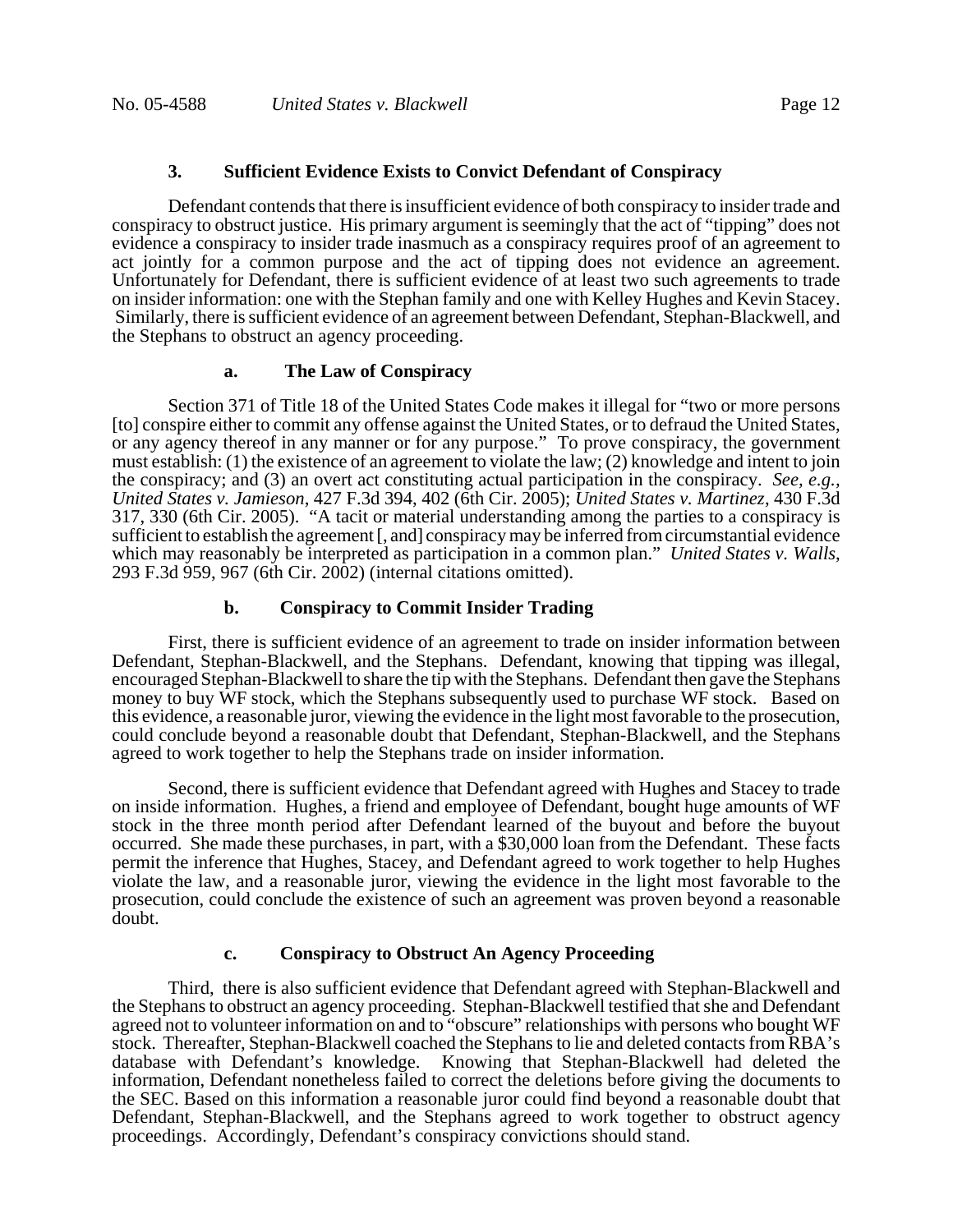### **4. Sufficient Evidence Exists to Convict Defendant of Making False Statements**

The government presented sufficient evidence to allow a reasonable juror to convict Defendant on both counts of making false statements. Section 1001 of Title 18 prohibits any person from (1) "knowingly and wilfully"; (2) "mak[ing] any materially false, fictitious, or fraudulent statement or representation"; (3) "in any matter within the jurisdiction of the executive, legislative, or judicial branch of the Government of the United States." Defendant admits that he both testified before the SEC, and had his lawyer send a letter to the SEC stating that he never disclosed any information about the Kellogg-WF buyout. Stephan-Blackwell and Kahl testified that Defendant informed them of the buyout. Accordingly, a reasonable juror could find that Defendant lied, with the requisite intent, to the SEC on two occasions: once when testifying, and once when his attorney wrote to the SEC.

### **5. Sufficient Evidence Exists to Convict Defendant of Obstructing an Agency Proceeding**

Similarly, the government presented sufficient evidence to allow a reasonable juror to conclude that Defendant's involvement in his wife's deletions of RBA's contact list directly after receiving an SEC subpoena constituted obstruction of an agency proceeding. Section 1505 of Title 18 renders obstruction of an agency proceedings illegal. It states:

Whoever, with intent to avoid, evade, prevent, or obstruct compliance, in whole or in part, with any civil investigative demand duly and properly made under the Antitrust Civil Process Act, willfully withholds, misrepresents, removes from any place, conceals, covers up, destroys, mutilates, alters, or by other means falsifies any documentary material, answers to written interrogatories, or oral testimony, which is the subject of such demand; or attempts to do so or solicits another to do so . . . shall be fined under this title, imprisoned not more than 5 years . . . or both.

Thus, to be convicted of obstruction of agency proceedings, a defendant must have 1) intended to interfere with the proceedings and 2) withheld, misrepresented, removed from any place, concealed, covered up, destroyed, mutilated, altered or falsified any documentary material, answers to written interrogatories, or oral testimony. *See id.* Inasmuch as a reasonable jury could find that Defendant, acting with the requisite intent, misrepresented RBA's contact list to the SEC, it could find that Defendant obstructed an agency proceeding. First, Stephan-Blackwell testified that she and Defendant agreed to obscure their relationships to WF stock buyers, thereby providing a reasonable juror with evidence of Defendant's intent to interfere. Second, Stephan-Blackwell testified that Defendant was present when she deleted the RBA records and that Defendant did not object. As the government correctly points out, Defendant, knowing of the deletions, essentially misrepresented the contact list to the SEC by failing to correct them. *See United States v. Laurins*, 857 F.2d 529, 536 (9th Cir. 1988) (holding that the submission of false documents to IRS violated § 1505). Thus, there was sufficient evidence to allow a jury to find that Defendant's involvement in the deletions amounted to obstruction of an agency proceeding.

### **D. Variance**

### **1. Standard of Review**

This Court reviews *de novo* whether the indictment varied from the proof presented at trial. *United States v. Solorio*, 337 F.3d 580, 589 (6th Cir. 2003). A variance does not constitute reversible error unless it affects a substantial right of the defendant. *Id.* at 590. In this case, Defendant's substantial rights were not affected.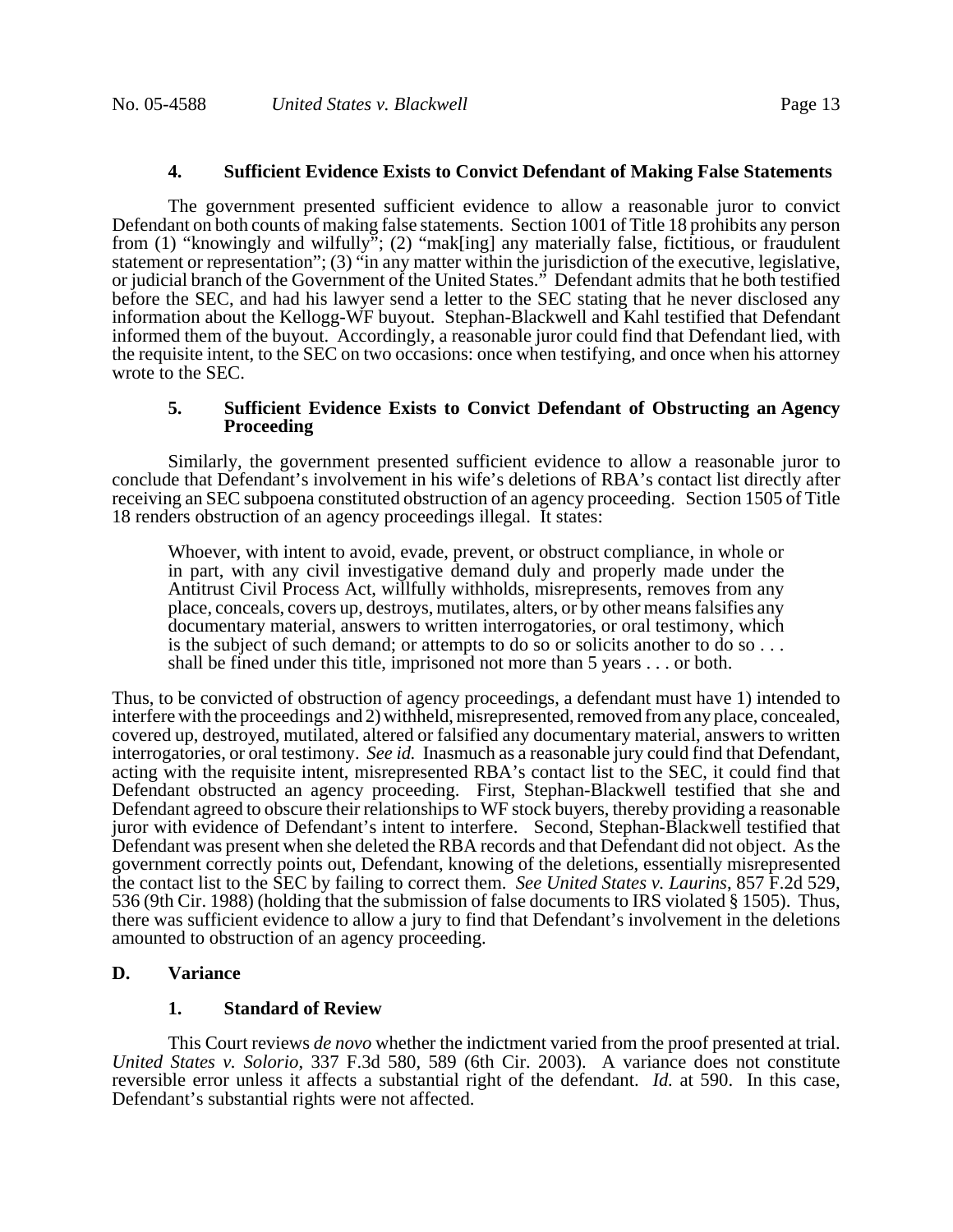#### **2. Defendant's Substantial Rights Were Not Affected**

A variance occurs when an indictment alleges one large conspiracy but the evidence at trial establishes multiple conspiracies. *Kotteakos v. United States*, 328 U.S. 750, 756 (1946). A variance constitutes reversible error if it affects a substantial right of the defendant. *Id.* at 757, 766. A defendant's substantial rights are affected if the defendant is convicted on evidence "unrelated to his own alleged activity." *United States v. Geibel*, 369 F.3d 682, 693 (2d Cir. 2004). Accordingly, the inquiry into whether a variance constitutes reversible error focuses on whether a danger exists that the defendant was convicted based on evidence of a conspiracy in which the defendant did not participate ("guilt transference"). *United States v. Mack*, 837 F.2d 254, 258 (6th Cir. 1988). Typically, the danger of guilt transference "can be cured with a cautionary instruction to the jury that if it finds multiple conspiracies, evidence relating to one conspiracy cannot be considered in examining another conspiracy." *Id.* However, the more evidence presented at trial that is unrelated to the defendant's conduct, or a conspiracy in which the defendant took part, the less likely instructions are to cure the danger of guilt transference. With this in mind, courts have considered the number of conspiracies the evidence establishes, the number of non-conspiratorial co-defendants tried with defendant, and the size of the conspiracy alleged in the indictment in determining whether a variance was prejudicial. *Kotteakos*, 328 U.S. at 766 (contrasting the two conspiracies established in *Berger v. United States*, 295 U.S. 78 (1935), with the 8 conspiracies established in that case); *Geibel*, 369 F.3d at 693.

We need not decide whether a variance occurred in the instant case, because assuming a variance did occur, it did not affect Defendant's substantial rights. As discussed above, a variance only affects a defendant's substantial rights if it creates a danger of improper guilt transference from one defendant to another. In this case, there was no danger of improper guilt transference to Blackwell from any other defendant, *i.e.*, Voss, Jack, Hughes, and Stacey. The trial court instructed the jury that it could not consider evidence of one defendant's actions, including Voss, Jack, Hughes, and Stacey, against another defendant, including Blackwell, unless the jury first found the defendants to be co-conspirators, stating:

However, statements of any conspirator which are made before its existence or after its termination, or which were not made in furtherance of the conspiracy, may be considered as evidence only against the person marking [sic] the statement. Likewise, if acts were done or statements were made by someone whom you do not find to be a member of the conspiracy, they may be considered by you as evidence only against the person who did the acts or made the statement.

(J.A. at 3839-40.) We presume the jury followed these instructions. *See, e.g., Roberts v. Carter*, 337 F.3d 609, 615 (6th Cir. 2003). Accordingly, we must conclude that the jury did not improperly "transfer guilt" to Blackwell from the other defendants without first finding that the defendant in question conspired with Blackwell.

Relatedly, Defendant argues that the prosecution intentionally varied the indictment from the proof at trial in order to render otherwise inadmissible evidence admissible. Specifically, Defendant argues that the testimony of Stephan-Blackwell and Kahl, regarding Defendant's tipping of the Stephans and Kahl respectively,**<sup>2</sup>** was propensity evidence used to support other substantive insider trading charges. According to Defendant, the indictment alleged a single conspiracy listing Stephan-Blackwell and Kahl as co-conspirators for the sole purpose of rendering this propensity evidence admissible.

**<sup>2</sup>** Defendant was not charged with tipping the Stephans or Kahl.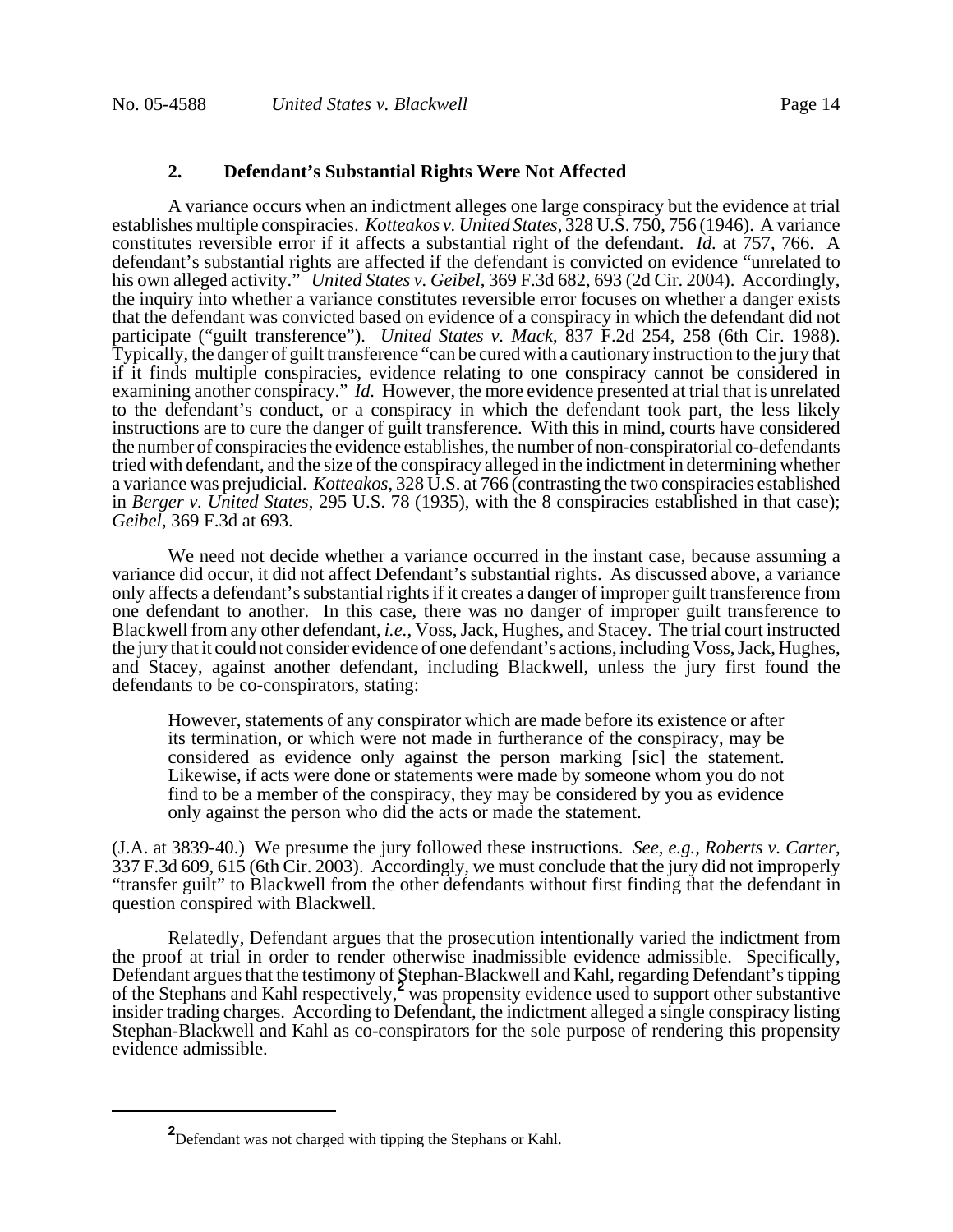We find Defendant's argument to be without merit. In the first place, Stephan-Blackwell's testimony establishes the existence of a conspiracy and would have been admissible to prove the smaller conspiracy had there been no variance. Next, the testimony of both Stephan-Blackwell and Kahl regarding Defendant's tipping practices was relevant to the false statement and obstruction of an agency proceeding charges. Their testimony proved that, contrary to Defendant's SEC and trial testimony, Defendant tipped individuals on Kellogg's planned buyout of WF.

## **E. Jury Instructions**

Defendant argues that the district court's jury instructions constitute reversible error. Specifically, Defendant offers the following arguments as grounds for reversal: (1) the instructions on multiple conspiracies misled the jury by allowing it to convict Defendant of conspiracy if the jury found agreement between Defendant and any alleged co-conspirator; (2) the instructions on conspiracy omitted the phrases "That is the key" and "unindicted co-conspirators"; (3) the instructions included language not found in the Sixth Circuit pattern jury instructions; (4) certain limiting instructions on SEC testimony were confusing; and  $(5)$  the district court failed to give the so-called "two inference" jury instruction. For the reasons set forth below, we reject Defendant's arguments.

# **1. Preservation**

Defendant failed to preserve several of the alleged errors in the jury instructions for this Court's review. Specifically, Defendant's brief on appeal fails to offer any argument in support of his contentions that the omission of the phrases "That is the key" and "unindicted co-conspirators," and the use of language not set forth in pattern jury instructions rendered the jury instructions improper. Similarly, Defendant fails to explain in what way the limiting instructions on SEC testimony were confusing. Accordingly, we decline to review these issues. *Layne,* 192 F.3d at 566.

Defendant's remaining arguments – that the instruction on multiple conspiracies were improper and that the district should have given the "two inference" jury instruction – are, however, preserved for our review. Defendant objected to jury instructions on these grounds in the trial court, *United States v. Carmichael*, 232 F.3d 510, 523 (6th Cir. 2000), and developed them in his brief on appeal, *Layne*, 192 F.3d at 566.

# **2. Standard of Review**

This Court "review[s] jury instructions as a whole to determine if they adequately inform the jury of the relevant considerations and provide a basis in law for aiding the jury in reaching its decision and will reverse a jury verdict on account of instructional error only in situations where the instruction, viewed as a whole is confusing, misleading, and prejudicial." *Romanski v. Detroit Entm't, LLC,* 428 F.3d 629, 641 (6th Cir. 2005) (internal quotation marks and citation omitted).

# **3. Multiple Conspiracy Instructions**

The district court's charge on multiple conspiracies was a correct statement of law and was not confusing, misleading, or prejudicial. The district court clearly stated that the jury must find that Defendant participated in the conspiracy alleged in the indictment to convict Defendant of conspiracy; however, the district court also made clear that the jury need not find that Defendant conspired with all co-conspirators alleged in the indictment to determine that Defendant participated in that conspiracy. The trial court's instructions read in pertinent part as follows:

Now, the government is not required to prove that all of the people named in the indictment were members of the scheme or the conspiracy, so long as you find that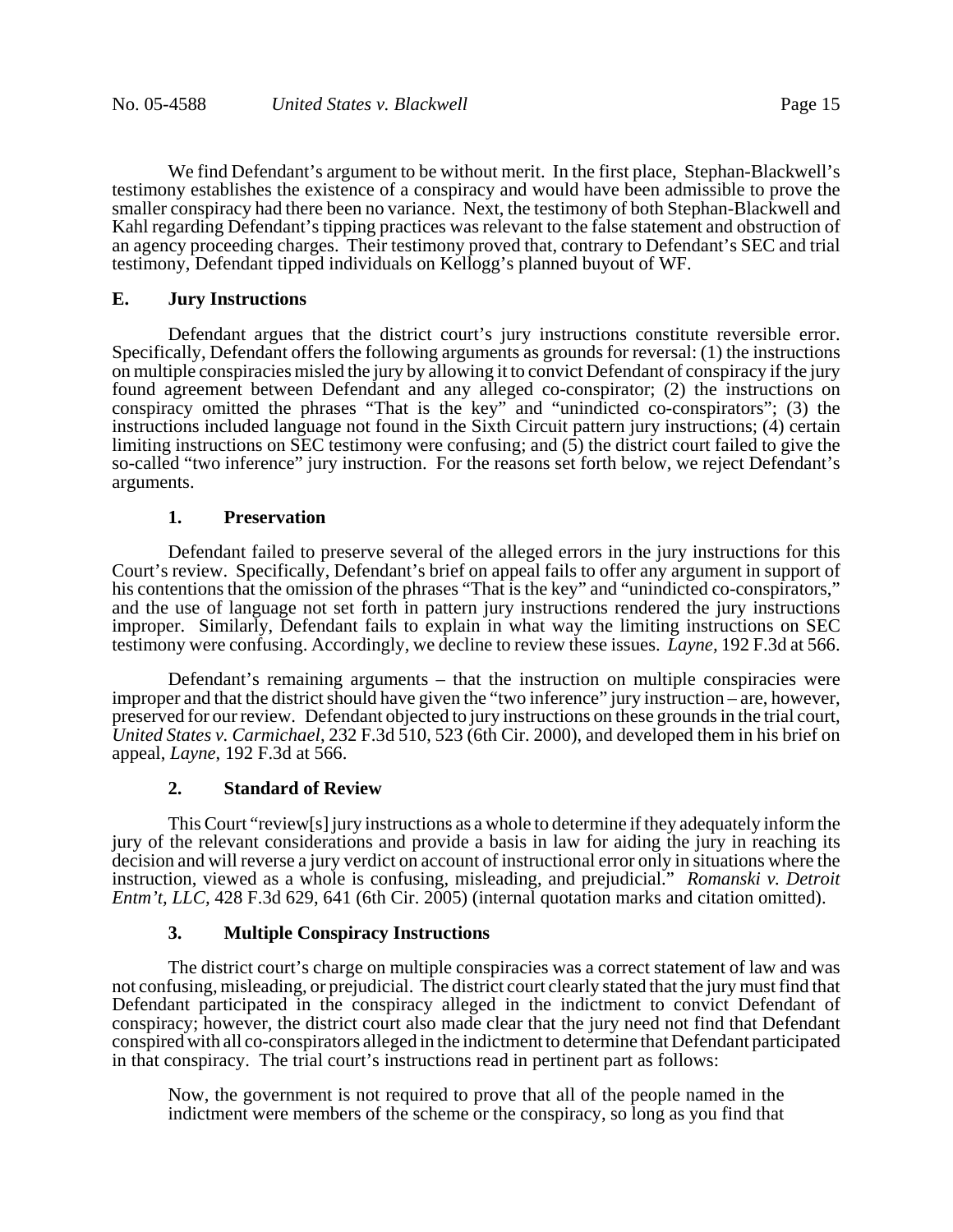at least two persons, one of them being the defendant, were participants in the conspiracy alleged in the indictment.

To convict any one of the defendants of a conspiracy charge, the government must convince you beyond a reasonable doubt that the defendant was a member of the conspiracy charged in the indictment. The government must prove beyond a reasonable doubt that the defendant knowingly and intentionally became a member of the single conspiracy alleged in the indictment as opposed to some other conspiracy. Proof that the defendant was only a member of some other conspiracy is not enough to convict. However, proof that a defendant was a member of some other conspiracy would not prevent you from returning a guilty verdict if the government also proved that the defendant was also a member of the conspiracy charged in the indictment.

#### (J.A. at 3839, 3849.)

The first portion of this instruction is a correct statement of law. A jury need not find that a defendant conspired with all the alleged co-conspirators in order to convict a defendant of conspiracy. *See United States v. Sandy*, 605 F.2d 210, 217 (6th Cir. 1979) (holding the acquittal of several jointly tried co-defendants in a conspiracy case was not grounds for reversing the conviction of a co-defendant and alleged co-conspirator); *see also United States v. Thomas*, 348 F.3d 78, 84 n.3 (10th Cir. 2003) (discussing similar cases).

Similarly, the second part of this instruction is not erroneous and, in fact, mirrors in substance, the Sixth Circuit Pattern Jury Instructions:

(3) To convict any one of the defendants of the conspiracy charge the government must convince you beyond a reasonable doubt that the defendant was a member of the conspiracy charged in the indictment. If the government fails to prove this, then you must find the defendant not guilty of the conspiracy charge, even if you find that he was a member of some other conspiracy. Proof that the defendant was only a member of some other conspiracy is not enough to convict. (4) But proof that a defendant was a member of some other conspiracy would not prevent you from returning a guilty verdict if the government also proved that the defendant was a member of the conspiracy charged in the indictment.

Sixth Circuit Pattern Jury Instructions § 3.08(3)-(4) (2005). As a comparison of the two instructions evidences, only one sentence of the second portion of the trial court's instruction differs from the pattern jury instructions. Thus, without more, we cannot say that the trial court's instruction was either misleading or erroneous.

#### **4. Two Inference Instructions**

Similarly, the district court's decision not to give Defendant's "two inference" instruction does not constitute reversible error. The district court's actual instruction contained language substantially similar to the proposed instruction. Defendant proposed the following instruction to follow the district court's explanation of the difference between direct and circumstantial evidence:

Circumstantial evidence alone is insufficient to convict a defendant if the circumstantial evidence would support either of two reasonable probabilities – that a defendant is innocent or that the same defendant is guilty of a particular crime charged. Stated differently, if, based on circumstantial evidence alone, you could find a defendant either innocent or guilty, then you must find that defendant innocent. Circumstantial evidence that requires the jury to make a leap of faith or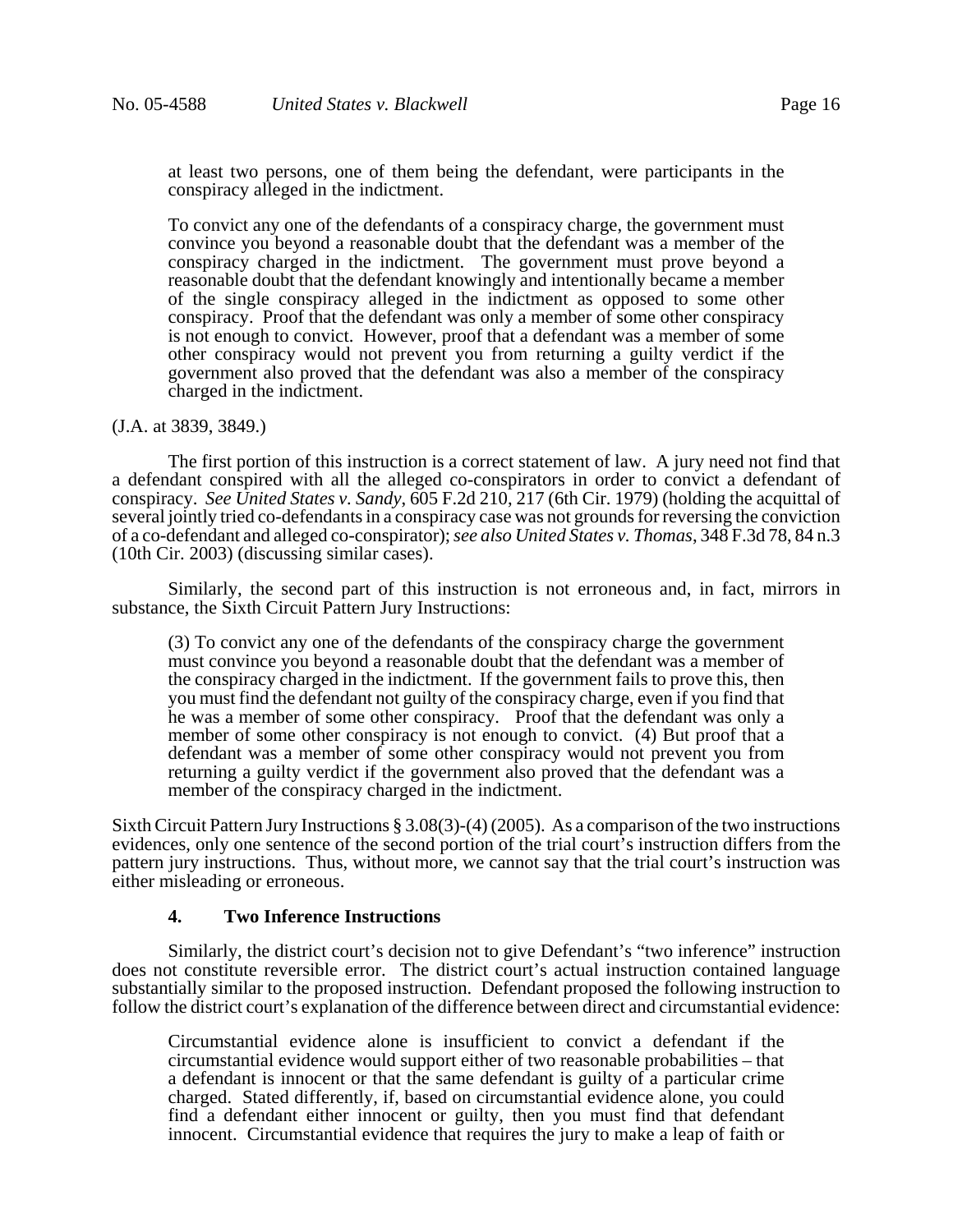engage in speculation or conjecture in order to sustain a conviction is not valid circumstantial evidence, and it may not be used to find a defendant guilty.

(J.A. at 367.) In defining the reasonable doubt burden of proof, the district court instructed the jury:

Of course a defendant is never to be convicted on mere suspicion or mere conjecture .... So if the jury views the evidence in the case as reasonably permitting either of two conclusions, one of innocence, and the other of guilt, then of course the jury should adopt the conclusion of innocence.

(J.A. at 3774.) Both instructions informed the jury that where two reasonable conclusions exist – innocence or guilt – the jury may not convict the defendant. Thus, Defendant's proposed instruction would not have added any value to the jury charge.

Moreover, the instruction proposed by Defendant was itself erroneous. First, the proposed instruction's undue focus on circumstantial evidence improperly implies that the circumstantial evidence is weaker than direct evidence. *See United States v. Prince*, 214 F.3d 740, 746 (6th Cir. 2000) (holding that direct and circumstantial evidence are to be given the same weight when reviewing the sufficiency of the evidence). Additionally, the proposed instruction improperly states that "if, based on circumstantial evidence alone, you could find a defendant either innocent or guilty, then you must find that defendant innocent." (J.A. at 367.) By omitting any reference to reasonable probability, this statement improperly raises the burden from beyond a *reasonable* doubt to beyond *all possible* doubt. Consequently, this Court has held similar instructions erroneous. In *United States v. Scott*, **3** 578 F.2d 1186, 1191-92 (6th Cir. 1978) (quoting *United States v. Holland*, 348 U.S. 121, 139-40 (1954)), the Court rejected an instruction reading "where the Government's evidence is wholly circumstantial it must be such as to exclude every reasonable hypothesis [as opposed to probability] other than that of guilt." Inasmuch as a district court does not err in refusing to give an incorrect jury instruction, we hold that the district court's failure to give Defendant's proposed "two inference" jury instruction was not improper.

### **F. Jury Interrogatories**

Defendant argues that the alleged errors discussed in the previous two sections, namely the variance and jury instructions, were compounded by the district court's refusal to use jury interrogatories or a "special verdict form," requiring the jury to find each element of conspiracy separately before convicting Defendant of conspiracy. We disagree.

### **1. Standard of Review**

This court reviews a district court's decision to use jury interrogatories for an abuse of discretion. *Safeco Ins. Co. v. City of White House, TN*, 191 F.3d 675, 681 (6th Cir. 1999). In this case, the district court did not abuse its discretion in declining to use jury interrogatories.

# **2. The District Court Did Not Abuse Its Discretion**

"In general, special verdicts are not favored [in criminal cases] and 'may in fact be more productive of confusion than of clarity.'" *United States v. Wilson*, 629 F.2d 439, 444 (6th Cir. 1980) (quoting 8A *Moore's Federal Practice and Procedure* § 31.02(3)). The general rule against special verdicts in criminal cases has long been considered to prevent the courts from:

**<sup>3</sup>**<br>Although two lines of case law exist on this issue, the earlier and ultimately prevailing view is contained in *Scott*. 578 F.2d at 1192 (tracing the conflict in the case law).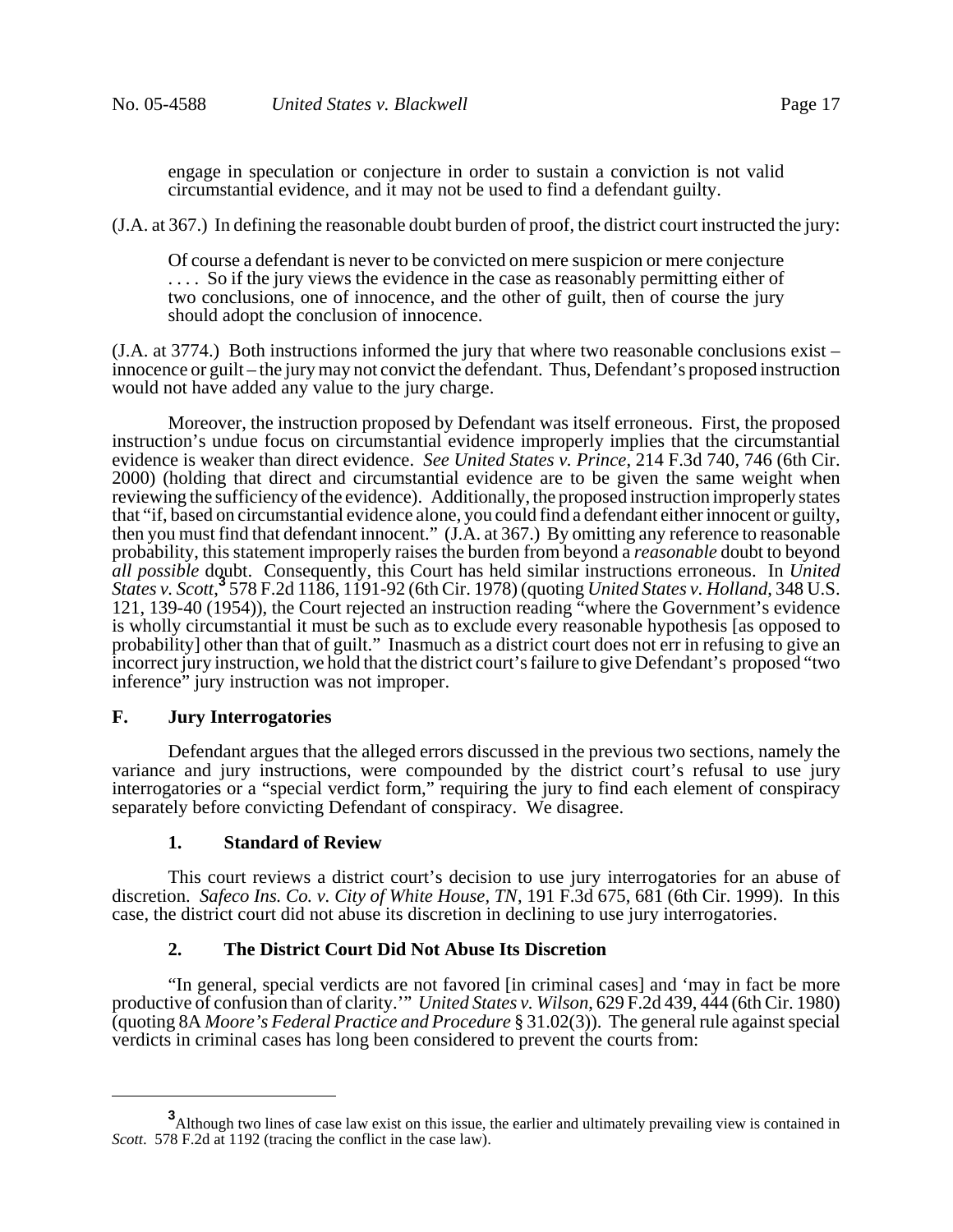invad[ing] the province of the jury and infring[ing] on its power to deliberate free from legal fetters; on its power to arrive at a general verdict without having to support it by reason or by report of its deliberations; and on its power to follow instructions of the court.

*Id.* at 443 (citation omitted). In other words, the rule against special verdicts seemingly stems from the common law right of the jury to nullify without being reversed by the king's judges. *See id.* (discussing numerous cases and articles); *see also United States v. Reed*, 147 F.3d 1178, 1180 (9th Cir. 1998) ("This rule is fashioned to protect the rights of the criminal defendants by preventing the court from pressuring the jury to convict."). Thus, this rule seemingly exists to protect the rights of the defendant.

While we question the applicability of a rationale against special verdicts to protect defendants in cases where the defendant requests the special verdict, we also recognize that there is no real reason, and no case law support, for abandoning the general rule in this case. First, Defendant has cited no authority for the proposition that a judge's failure to use jury interrogatories or a special verdict constitutes reversible error. Specifically, Defendant relies on two types of cases: one in which courts of appeals *uphold* the district court's decision to use a special verdict, *see Reed*, 147 F.3d at 1181-82; *United States v. Stonefish*, 402 F.3d 691, 699 (6th Cir. 2003); *United States v. Walker*, 97 F.3d 253, 255-56 (8th Cir. 1996), and one in which courts of appeals require lower courts to submit facts to the jury that will be used to increase a defendant's sentence beyond the statutory maximum for the more general crime set forth in the indictment, *see, e.g., United States v. Randolph*, 230 F.3d 243, 252 (6th Cir. 2000) (discussing *United States v. Dale*, 178 F.3d 429 (6th Cir. 1999)). This Court's refusal to reverse a judgment for the use of a special verdict cannot be equated with a requirement that lower courts use special verdicts. In fact, the specific holding of *Stonefish* was that the use of a special verdict did not constitute plain error. Such a holding should not be interpreted as an endorsement of special verdicts. The sentencing line of cases is equally inapplicable. They address the implications of a defendant's right to have a jury decide all facts that increase his or her sentence beyond the statutory maximum. *See Dale*, 178 F.3d at 422-33 (collecting cases). Interrogatories regarding the existence of such facts must be submitted to the jury. *Id.* Defendant, however, did not request the finding of specific facts, separate from the elements of his crime, that would increase his statutory minimum. Even if he had, however, *Randolph* makes it clear that the failure to use a special verdict form does not constitute reversible error. 230 F.3d at 252. Instead, the failure to use the special verdict form simply limits the sentence the trial court may impose. *Id.*

Second, Defendant's concerns regarding the necessity of a special verdict are adequately addressed through an assessment of the sufficiency of the evidence and variance. Defendant is purportedly concerned with the multiple conspiracy issue: whether the jury found that he was involved in the conspiracies alleged in the indictment or some other conspiracy. Although the evidence presented at trial admits the possibility of multiple insider trading conspiracies as opposed to one large insider trading conspiracy, the evidence presented against Defendant would place him squarely within the insider trading conspiracy alleged in the indictment. In other words, there is a possibility that the jury determined that Defendant conspired with only some of the alleged coconspirators, namely Stephan-Blackwell and her parents, and that Hughes and Stacey formed their own separate conspiracy. Even if this were true, however, Defendant would nonetheless be guilty of the conspiracy alleged in the indictment. Accordingly, we will not vacate Defendant's conviction simply because the district court declined to use jury interrogatories or a special verdict to determine with which persons Defendant conspired.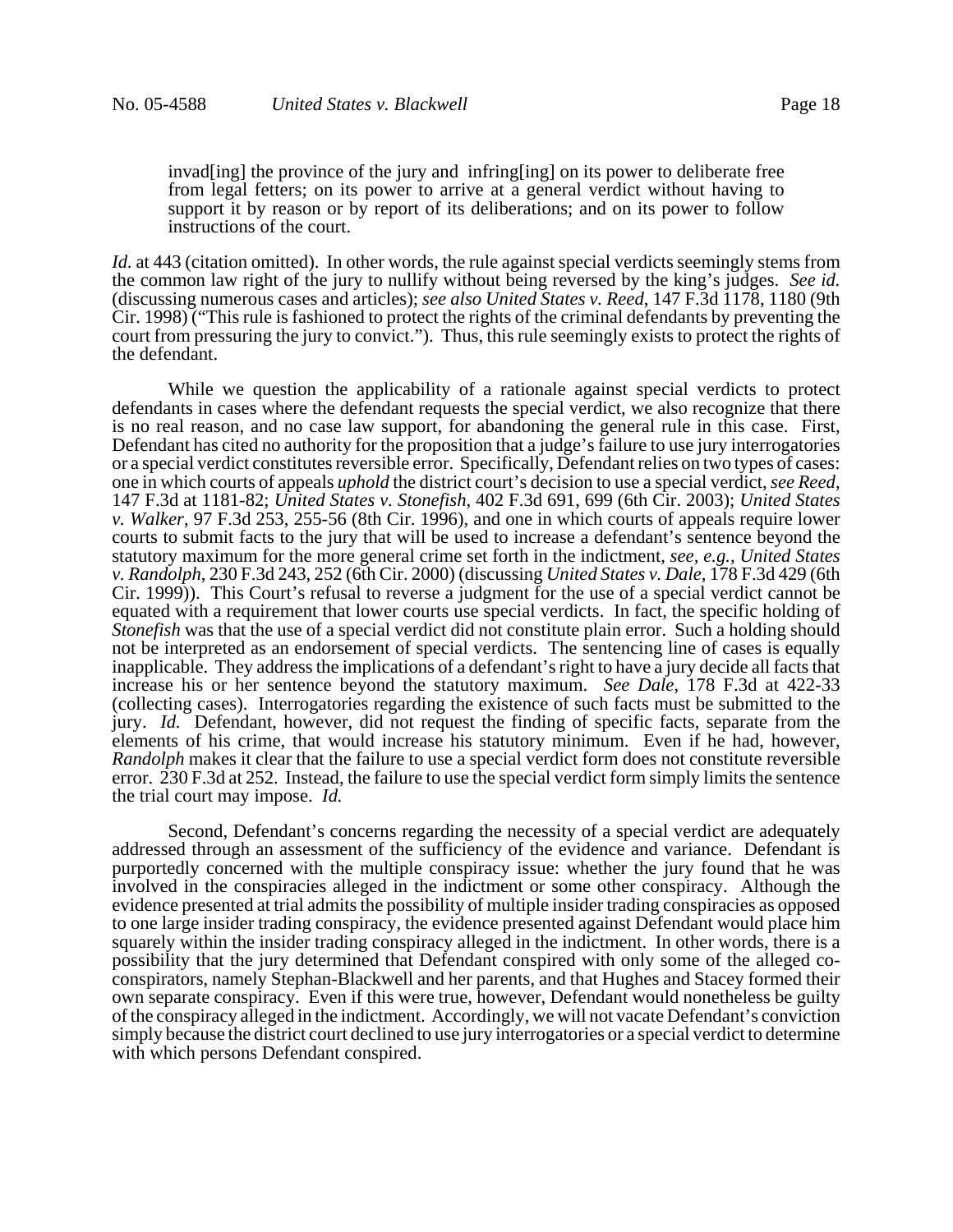## **G. The Juror Lip-Reading Incident**

Defendant claims that his conviction should be reversed due to alleged juror misconduct during the jury's deliberations. Shortly after Defendant's trial, the *Columbus Monthly* published an interview with a juror in Defendant's case, Joanne Toftner. According to the story in the *Columbus Monthly*, Toftner stated that three jurors witnessed Defendant mouth "I hate you" to Stephan-Blackwell while Stephan-Blackwell was testifying for the prosecution. The three jurors purportedly informed the other jurors of their recollections of the incident during deliberations. Toftner is further quoted as stating that, in light of the fact that three jurors witnessed Defendant mouth "I hate you," Defendant's denial of the incident on cross-examination "virtually sealed [his fate] from my perspective." (J.A. at 972.) Believing that the *Columbus Monthly* article constituted "new evidence," Defendant moved for a new trial on the ground that the juror's conduct violated his Sixth Amendment right to confront witnesses against him. The district court denied the motion, finding that the article was not "new evidence."

Defendant's claim on appeal essentially encompasses what he believes to be two distinct district court errors: (1) the decision to allow the prosecution to cross-examine Defendant on the mouthing incident; and (2) the district court's denial of Defendant's motion for a new trial in light of newly discovered evidence, the *Columbus Monthly* article. We affirm both rulings of the district court.

# **1. Standard of Review**

Both a district court's evidentiary ruling and a district court's decision denying a defendant a new trial based on newly discovered evidence are reviewed for abuse of discretion. *Schraene,* 331 F.3d at 564; *Morales v. Am*. *Honda Motor Co.*, 151 F.3d 500, 506 (6th Cir. 1998). "An abuse of discretion occurs when the district court relies on clearly erroneous findings of fact, improperly applies the law, [] uses an erroneous legal standard,"or where the district court's decision is clearly arbitrary. *In re Brown*, 342 F.3d 620, 633 (6th Cir. 2003) (citation omitted); *see Tisdale v. Fed. Express Corp.*, 415 F.3d 516, 525 (6th Cir. 2005).

### **2. Cross-Examination**

"[S]poliation evidence, including evidence that defendant attempted to bribe and threaten[] a witness, is admissible to show consciousness of guilt." *United States v. Mendez-Ortiz*, 810 F.2d 76, 79 (6th Cir. 1986) (collecting cases). Furthermore, a district court is permitted to allow evidence of threats to a witness to be admitted even if the district court is not certain that such threats occurred. *United States v. Mattox*, 944 F.2d 1223, 1230 (6th Cir. 1991). Witness intimidation may take many forms. To determine whether conduct or a statement actually constitutes an attempt to intimidate requires factual determinations that the district court is in the best situation to assess. A certain relationship between two parties could render the statement "I hate you" a form of psychological intimidation. We decline to second guess the district court's conclusion that, in the circumstances presented in this case, mouthing "I hate you" constituted an attempt at witness intimidation. Accordingly, we hold that the district court did not abuse its discretion in allowing the cross-examination.

### **3. Motion for a New Trial**

Similarly, the district court did not abuse its discretion in denying Defendant's motion for a new trial based on newly discovered evidence pursuant to Rule 33. To prevail on a motion for a new trial based on newly discovered evidence pursuant to Rule 33 of the Federal Rules of Criminal Procedure, a defendant must establish: "(1) the new evidence was discovered after the trial; (2) the evidence could not have been discovered earlier with due diligence; (3) the evidence is material and not merely cumulative or impeaching; and (4) the evidence would likely produce an acquittal."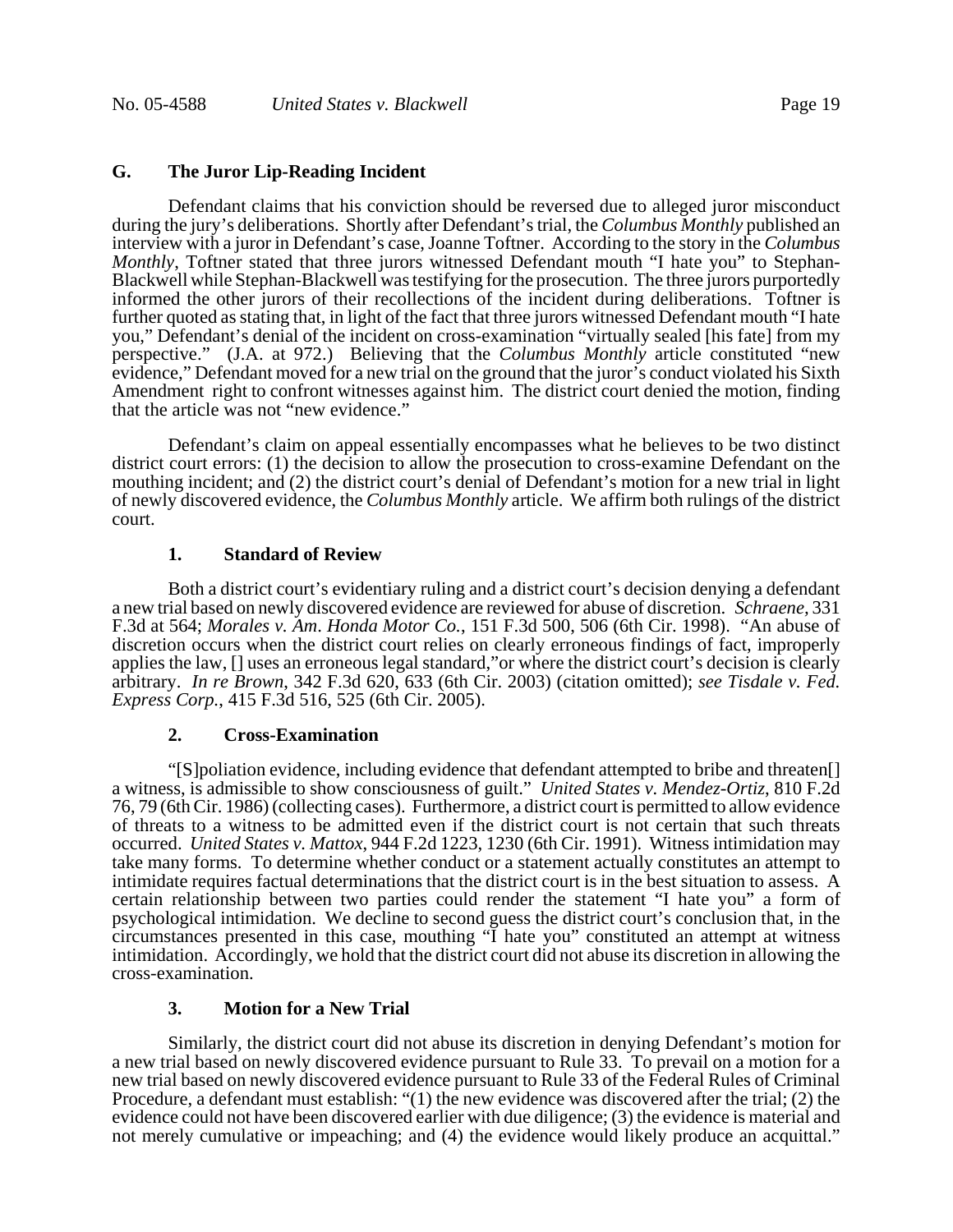*United States v. Glover*, 21 F.3d 133, 138 (6th Cir. 1994) (citing *United States v. O'Dell*, 805 F.3d 637, 640 (6th Cir. 1986)). In this case, Defendant presented no new evidence likely to produce an acquittal, and accordingly, was not entitled to a new trial based on new evidence. A juror's conduct during deliberations is not evidence likely to produce acquittal at a new trial because it would not be admissible. Rule 402 of the Federal Rules of Evidence permits only "relevant" evidence, which is defined by Rule 401 as "evidence having any tendency to make the existence of any fact that is of consequence to the determination of the action more likely than not." Inasmuch as juror conduct has no tendency to make Defendant more or less guilty, it is not relevant to a trial on Defendant's guilt.

Despite the fact that Defendant styled his motion as one for a new trial pursuant to Rule 33 on the basis of newly discovered evidence, we presume that Defendant intended to move for a new trial in the interests of justice more generally, offering his "new evidence" as evidence of the need for a new trial rather than as evidence in support of his innocence. Even if we construe Defendant's motion as one for a new trial in the interests of justice, however, Defendant would not be entitled to relief. Confrontation Clause violations are subject to harmless error analysis and do not constitute reversible error unless they "had substantial and injurious effect or influence in determining the jury's verdict." *Doan v. Brigano*, 237 F.3d 722, 736 (6th Cir. 2001), *overruled on other grounds by Wiggins v. Smith*, 539 U.S. 510 (2003). Assuming without deciding that actions of the three jurors in the instant case violated Defendant's Sixth Amendment right to confront witnesses against him, the violation was harmless. Defendant's ex-wife and best friend both testified that Defendant tipped them on the buyout and then lied about it, and numerous friends and relations of Defendant bought enormous amounts of stock in the three month period after Defendant learned of the buyout and before the buyout actually occurred. In light of the overwhelming evidence of Defendant's guilt, we do not believe that the alleged juror misconduct had a substantial and injurious effect on the jury's verdict.

To show that the juror misconduct was not harmless, the Defendant improperly relies on the *Columbus Monthly* article, which quotes one juror as stating that, after discussing Defendant's denial of mouthing "I hate you," Defendant's "'fate was virtually sealed from my perspective,'" (J.A. at 972). First, Federal Rule of Evidence 606(b) prohibits the introduction of this statement or any similar statement to impeach the jurors' verdict. Although a juror may testify about extraneous, prejudicial information brought into the deliberations, the juror may not testify about his or her own mental processes, *i.e.*, how the jury reached his or her verdict. *Doan*, 237 F.3d at 732. The quote relied upon to prove prejudice clearly states that the denial affected the juror's personal "perspective." (J.A. at 972.) Thus, the statement constitutes inadmissible evidence of a juror's mental impressions. Moreover, the statement does not provide any basis for holding a hearing on the issue of prejudice because no jurors' mental impressions are admissible to prove such prejudice. Fed. R. Evid. 606(b). In other words, although federal courts may consider juror testimony to determine whether an error actually occurred, federal courts must determine whether error was harmless from the perspective of the rational juror, not from the perspective of the individual jurors in a particular case. *See Doan*, 237 F.3d at 736 (applying traditional harmless error analysis to juror misconduct case). Second, the article actually suggests that the incident was not prejudicial. The juror also informed the *Columbus Monthly* that "the jury found the testimony and evidence to be 'pretty straightforward'" and that "she and other members of the jury found Jack Kahl's testimony compelling." (J.A. at 972.) These comments indicate that the jurors' misconduct, if any, was harmless because the jurors would have convicted Defendant regardless of whether any misconduct actually occurred.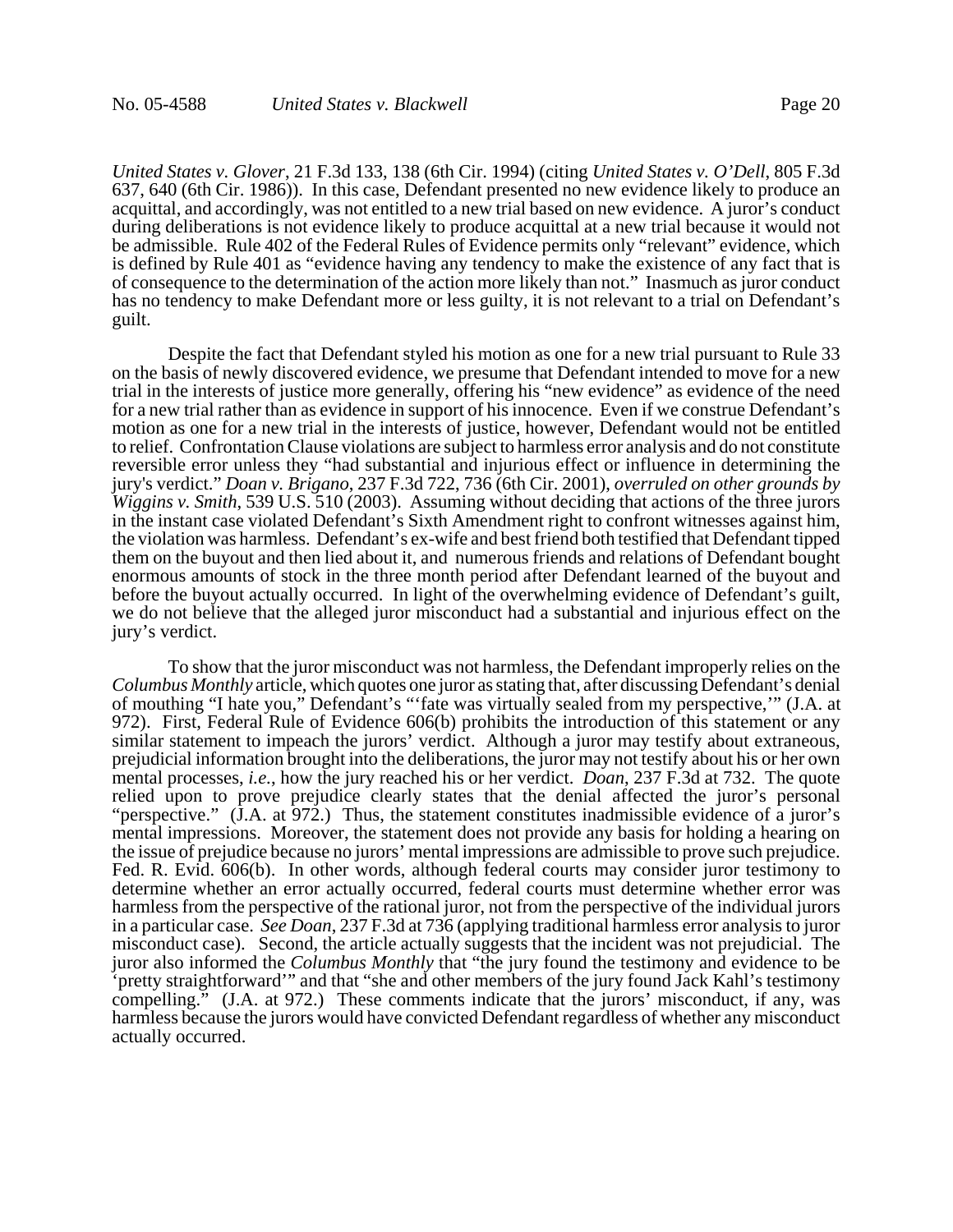# **H. Cumulative Error**

Defendant argues that even if each of the alleged errors discussed above does not individually constitute reversible error, the cumulative effect of such errors rendered his trial fundamentally unfair in violation of due process. Because we believe that Defendant received a fair trial, we affirm the district court's order of conviction.

As this Court has held on previous occasions, "[e]rrors that might not be so prejudicial as to amount to a deprivation of due process when considered alone, may cumulatively produce a trial setting that is fundamentally unfair." *Walker v. Engle*, 703 F.2d 959, 963 (6th Cir. 1983); *see also United States v. Hines*, 398 F.3d 713, 719 (6th Cir. 2005) (citing *Walker*). In the instant case, however, the cumulative prejudice of trial errors did not render Defendant's trial fundamentally unfair. As discussed in conjunction with Defendant's other arguments on appeal, the only errors that even arguably occurred at Defendant's trial were the exclusion of witness testimony about rumors, a slight variance between the indictment and the proof at trial, improper limits on the crossexamination of Stephan-Blackwell, and potential juror misconduct in the form of improper testimony during deliberations. Defendant's remaining allegations of error are meritless. Considering only the exclusion of the rumor testimony, the alleged variance, the limits on Stephan-Blackwell's cross-examination, and the alleged juror misconduct, we do not find any prejudice rendering Defendant's trial fundamentally unfair. As previously discussed, the testimony regarding rumors was cumulative of other testimony, the limitations on the cross-examination of Stephan-Blackwell did not impair Defendant's ability to conduct his defense, any variance was harmless because jurors are presumed to follow instructions, and any juror misconduct was unlikely to have truly affected the guilty verdict. Moreover, as should be clear at this point, the evidence of Defendant's guilt was overwhelming. His ex-wife and his good friend both testified that he tipped them and lied to the SEC. Additionally, numerous friends and relations of Defendant bought enormous amounts of stock in the three month period between Defendant's learning of the pending buyout and its occurrence. Accordingly, we affirm Defendant's convictions.

#### **I. Defendant's Fine**

Defendant challenges his fine on three grounds: (1) that the district court imposed a sentence that was excessive because it was eight times the maximum guideline amount; (2) that the district court improperly considered Defendant's financial resources in assessing the fine; and (3) that the fine was disproportionate in violation of the Eighth Amendment.

#### **1. Preservation and Standard of Review**

This Court reviews the district court's imposition of a fine as a part of a defendant's sentence for abuse of discretion. *See United States v. Gibson*, 409 F.3d 325, 342 (6th Cir. 2005) (citation omitted). Where Defendant fails to preserve a challenge to a fine, however, it is reviewed for plain error. *Bostic*, 371 F.3d at 873. "To establish plain error, a defendant must show (1) that an error occurred in the district court; (2) that the error was plain, *i.e.*, obvious or clear; (3) that the error affected defendant's substantial rights; and (4) that this adverse impact seriously affected the fairness, integrity or public reputation of the judicial proceedings." *Abboud*, 438 F.3d at 583.

In this case, Defendant preserved his challenges to the district court's assessment of a fine outside the guideline range by objecting to the government's recommended fine of \$ 908,000 (based on amount of loss) in the Pre-Sentence Report, and objecting to an upward departure at the sentencing hearing. Defendant has not, however, preserved his Eighth Amendment challenge to the fine or his challenge premised on the district court's allegedly improper consideration of his financial resources in assessing the fine. Accordingly, we review Defendant's challenge to the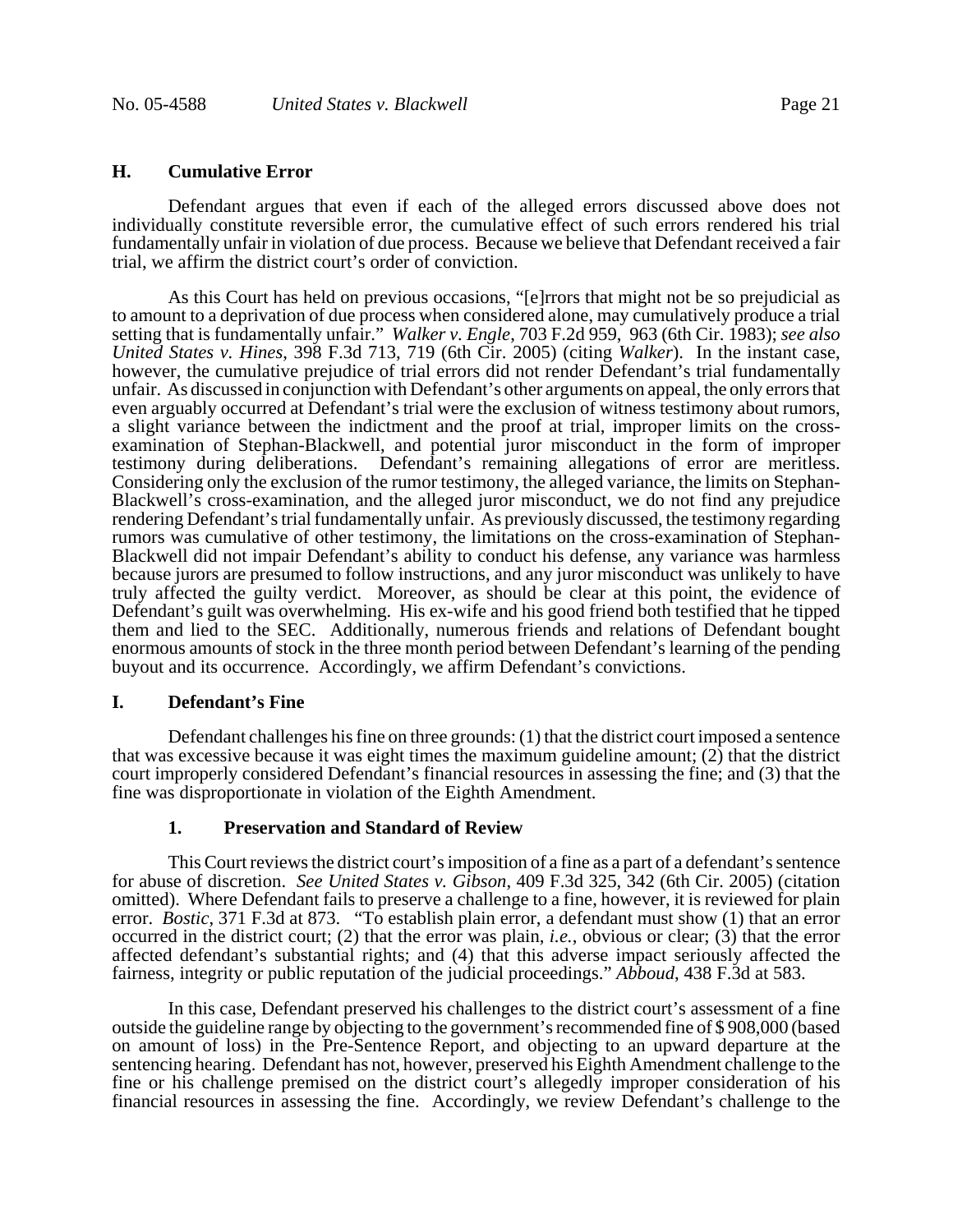district court's assessment of a fine outside the guideline range for abuse of discretion and Defendant's remaining challenges for plain error and find no abuse of discretion or plain error.

### **2. The District Court Did Not Abuse Its Discretion or Commit Plain Error**

The district court did not abuse its discretion or commit plain error in imposing a \$1,000,000 dollar fine on Defendant. The comments to the Sentencing Guidelines indicate that an upward departure may be warranted where two times the amount of loss resulting from the offense exceeds the maximum guideline fine. U.S. Sentencing Guidelines Manual § 5E1.2, comment 4 (2006). In this case, the district court determined that the resulting loss was approximately \$908,000. Inasmuch as twice \$908,000 equals \$1,816,000 and \$1,816,000 exceeds the maximum recommended fine (\$125,000), the district court did not abuse its discretion in departing upward. Moreover, the amount the district court departed upward was perfectly reasonable. It accounted for the estimated loss resulting from Defendant's conduct. Next, 18 U.S.C.§ 3572(a) permits a district court to consider a defendant's financial resources in assessing fines. Therefore, the district court committed no error, let alone plain error, in considering Defendant's ability to pay. Finally, the \$1,000,000 dollar fine is not excessive in violation of the Eighth Amendment. A punitive fine violates the Eighth Amendment's "Excessive Fines Clause if it is grossly disproportional to the gravity of a defendant's offense." *United States v. Bajakajian*, 524 U.S. 321, 334 (1998). The fine in this case is not disproportionate to the gravity of the offense inasmuch as it is equal to the loss caused by the offense. Therefore, the district court did not commit plain error in imposing it. Accordingly, we affirm the district court's imposition of the fine.

### **J. Term of Supervised Release**

# **1. Preservation and Standard of Review**

Defendant failed to preserve this issue for review by objecting to its imposition at sentencing. Therefore this Court reviews for plain error. *United States v. Kingsley*, 241 F.3d 828, 836 (6th Cir. 2001).

### **2. The Imposition of the Term Was Not Plain Error**

Defendant has not established that the district court's imposition of a special condition prohibiting Defendant from "profit[ting] in any way from the production of books, movies, or any other media products that may occur as a result of his involvement in the instant offense" for the duration of his supervised release was plain error. Assuming, without deciding, that the imposition of the term in this case constituted error, we do not find that the error was "plain" or obvious. Although this Circuit has not directly spoken on this issue, at least one Circuit has upheld the imposition of an identical provision. *United States v. Terrigno*, 838 F.2d 371, 374 (9th Cir. 1988). At a minimum, the Ninth Circuit's decision indicates that reasonable minds could differ as to the legality of the disputed condition, and any error was therefore not "plain." We therefore affirm the district court's imposition of the disputed term.

# **K. Amount of Loss Calculation**

### **1. Standard of Review**

We review the district court's calculation for clear error, *United States v. Guthrie*, 144 F.3d 1006, 1011(6th Cir. 1998). Finding no clear error, we affirm the district court's amount of loss determination.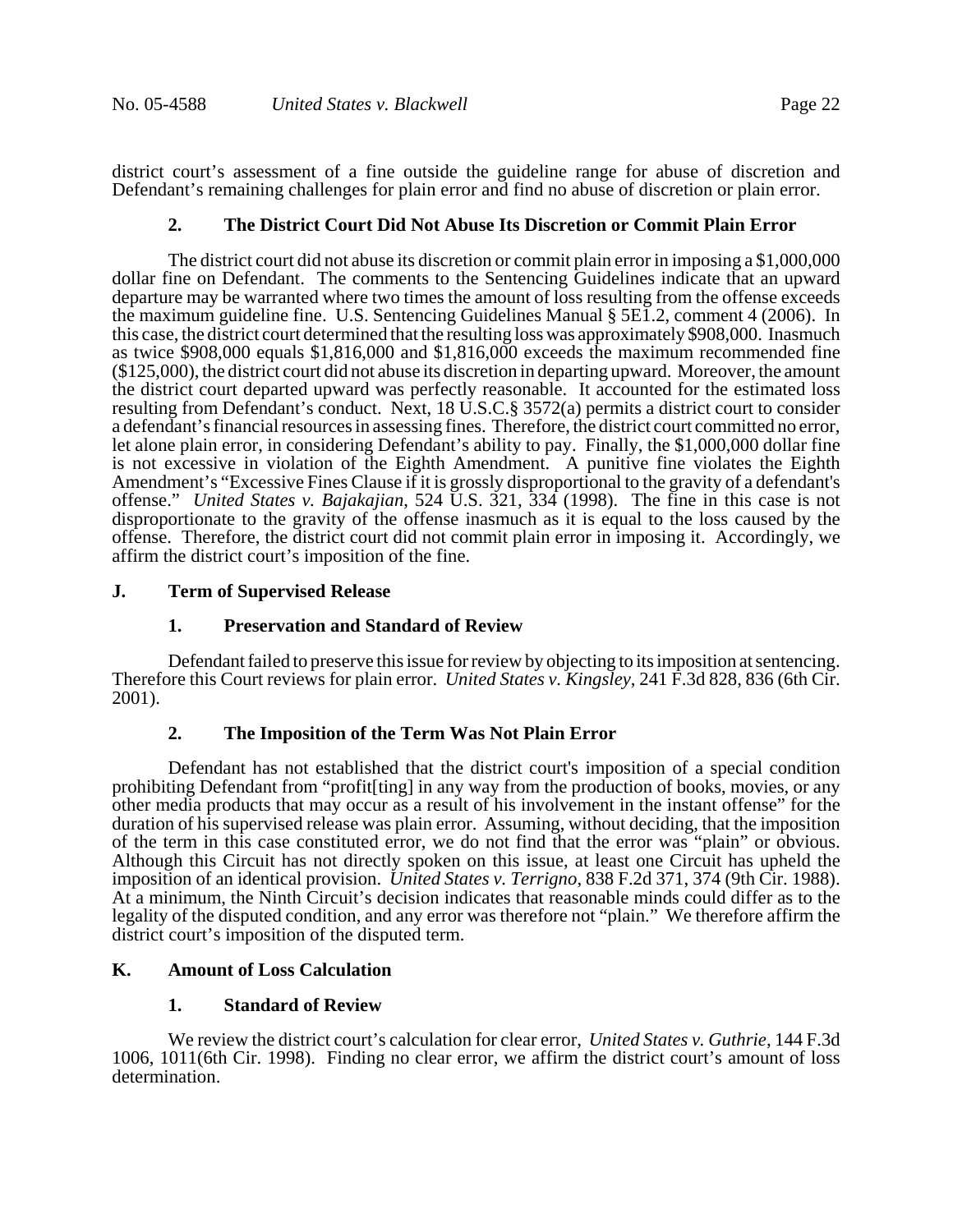## **2. The Amount of Loss Calculation Was Not Clearly Erroneous**.

The district court's determination that the loss amount caused by Defendant's conduct was \$ 908,853.02 was not clearly erroneous. The sole basis for Defendant's contention that \$ 908,853.02 constitutes a clearly erroneous amount is that it includes loss amounts attributable to persons acquitted of insider trading, Voss and Jack, and persons not named in the indictment. First, the district court was not prohibited from including amounts attributable to the trading of Voss and Jack simply because they were acquitted. The acquittal simply means the jury did not find that Voss and Jack committed insider trading beyond a reasonable doubt. The district court in this case, however, only needed to determine the amount of loss by a preponderance of the evidence. *See United States v. Davidson*, 409 F.3d 304, 310 (6th Cir. 2005) (holding that the same evidentiary standards apply post-*Booker*); *United States v. Rothwell*, 387 F.3d 579, 582 (6th Cir. 2004) (holding that the district court determines the amount of loss under the preponderance of the evidence standard). Accordingly, the district court's inclusion of the amount attributable to Voss' and Jack's trading is not clear error. Second, the district court is not prohibited from considering facts not included in the indictment. *See United States v. Booker*, 543 U.S. 220, 249-255 (2005). Thus, it did not commit clear error simply because it included loss amounts attributable to the trading of persons not named in the indictment. Therefore, we affirm the district court's amount of loss calculation.

#### **L. Section 3553 Analysis**

Finally, Defendant asks this Court to vacate his 72 month sentence and remand for resentencing on the ground that the district court failed to consider all the relevant § 3553 factors. Specifically, Defendant contends that the district court failed to consider the following factors despite Defendant's submission of a sentencing brief, arguing that the factors constituted grounds for a lower sentence: (1) Defendant's personal history; (2) the lack of any need to protect the public; (3) the lack of any need to deter Defendant; and (4) the allegation that Defendant did not commit his crime for personal monetary gain. For the reasons set forth below, we affirm the imposition of a 72 month period of incarceration.

### **1. Preservation and Standard of Review**

We review Defendant's claim for plain error because Defendant failed to object to the district court's § 3553 analysis at the sentencing hearing, despite the fact that the district court provided Defendant with the opportunity to object. *United States v. Bostic*, 371 F.3d 865, 873 (6th Cir. 2004). "To establish plain error, a defendant must show (1) that an error occurred in the district court; (2) that the error was plain, *i.e.*, obvious or clear; (3) that the error affected defendant's substantial rights; and (4) that this adverse impact seriously affected the fairness, integrity or public reputation of the judicial proceedings." *Abboud*, 438 F.3d at 583.

#### **2. The District Court Did Not Commit Plain Error**

The job of the district court is to impose "'a sentence sufficient, but not greater than necessary, to comply with the purposes' of section 3553(a)." *Foreman*, 436 F.3d 63, 640 (6th Cir. 2006)(quoting 18 U.S.C. § 3553). In reaching a sentence that complies with the purposes of § 3553(a), the district court must consider the Sentencing Guidelines range and all relevant § 3553 factors. *Id.* While a district court need not explicitly reference § 3553 or recite a list of factors, it must provide a reasoned explanation for its choice of sentence and its explanation must be sufficiently thorough to permit meaningful appellate review. *Id.* Additionally, "[w]here a defendant raises a particular argument in seeking a lower sentence, the record must both reflect both that the district judge considered the defendant's argument and that the judge explained the basis for rejecting it." *United States v. Vonner*, — F.3d — , 2006 WL 1770095, at \* 6 (6th Cir. June 29, 2006); *United States v. Richardson*, 437 F.3d 550, 554 (6th Cir. 2006).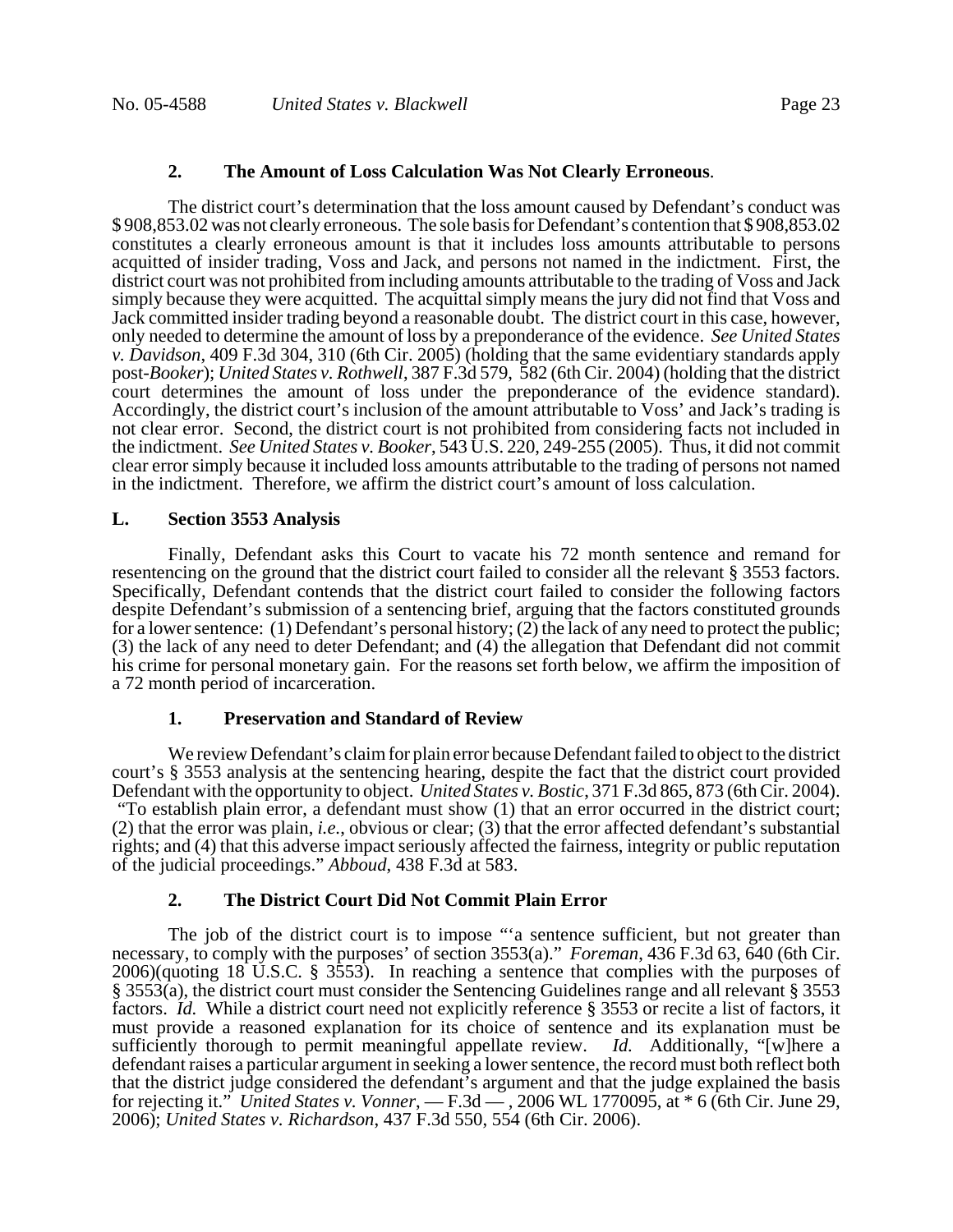This Court will only uphold a sentence if it is reasonable. Reasonableness contains two facets: substantive and procedural. *See United States v .Webb*, 403 F.3d 373, 383 (6th Cir. 2005); *United States v. Jones*, 445 F.3d 865 (6th Cir. 2006) (Moore, J., dissenting on the ground that the majority opinion conflicted with prior Circuit precedent). In reviewing for reasonableness, this Court employs a presumption of substantive reasonableness. *United States v. Williams*, 436 F.3d 706, 708 (2006) (holding presumption of reasonableness exists, but still noting that a district court must consider the § 3553 factors). That is, this Court presumes that the district court imposed a sentence of the appropriate length. However, this Court will not presume that a district court employed the proper procedures – a reasoned consideration of all relevant § 3553 factors – in reaching it sentence. *Webb*, 403 F.3d at 383; *Foreman*, 436 F.3d at 644. In other words, the presumption of reasonableness does not "mean that a guidelines sentence will be found reasonable in the absence of evidence in the record that the district court considered all of the relevant section 3553(a) factors." *Id.*

In this case, the district court did not commit plain error in sentencing Defendant to 72 months incarceration. First, contrary to Defendant's contentions, the district court did consider Defendant's personal history, the lack of any need to protect the public, and the lack of any need to deter Defendant from committing insider trading in the future. The district court explicitly considered Defendant's personal history, but simply found that it did not warrant a lighter sentence. The court explained:

[Defendant] was not only a noted expert in his field, but also a gifted teacher, and was revered by his students, many of whom have modeled their careers after his own and have taken his advice and counsel as valuable tools to be used by them in the conduct of their own careers, and by engaging this illegal activity, and engaging in the obstruction of justice to cover it up, he has tainted forever his credibility. And one wonders just what effect that's going to have on the many students who have placed their trust and confidence in his counsel and advice. This is indeed an unfortunate consequence of his offense conduct.

(J.A. at 3947.) Thereafter, the district court expressly recognized that there was no need to deter Defendant or protect the public from Defendant but that a need did exist to deter others from committing similar crimes. The court stated:

The need for the sentence in this case to afford adequate deterrence, and it is not deterrence of Professor Blackwell, I doubt he will ever again engage in activities of this kind, or indeed have the opportunity to do so, but it's to deter other similarly situated from engaging in this kind of conduct that's a primary sentencing factor.

(J.A. at 3949.) Additionally, the court recognized that this was a serious offense that did indeed have victims, including Defendant's friends and family, holders of WF stock who sold to insiders, and Ohio State University. Inasmuch as future crimes by others would also presumably have victims, the court clearly believed there was a need to protect the public or at least our economic and justice systems. (J.A. at 3946, 3949 "[Defendant's] offense strikes at the heart of the integrity of a main part of the free enterprise system." and "[Defendant's obstruction of justice] seriously undermine[d] respect for the system of justice.")

Next, although the district court failed to consider Defendant's contention that he did not commit his crimes for personal monetary gain in imposing 72 months of incarceration, we cannot say that this failure constituted plain error. To establish plain error, Defendant must show not only that an obvious error occurred, but also that the error affected the integrity of the judicial proceedings. *Abboud*, 438 F.3d at 583.The district court's failure to consider Defendant's contention that he did not commit his crimes for personal monetary gain in imposing 72 months of